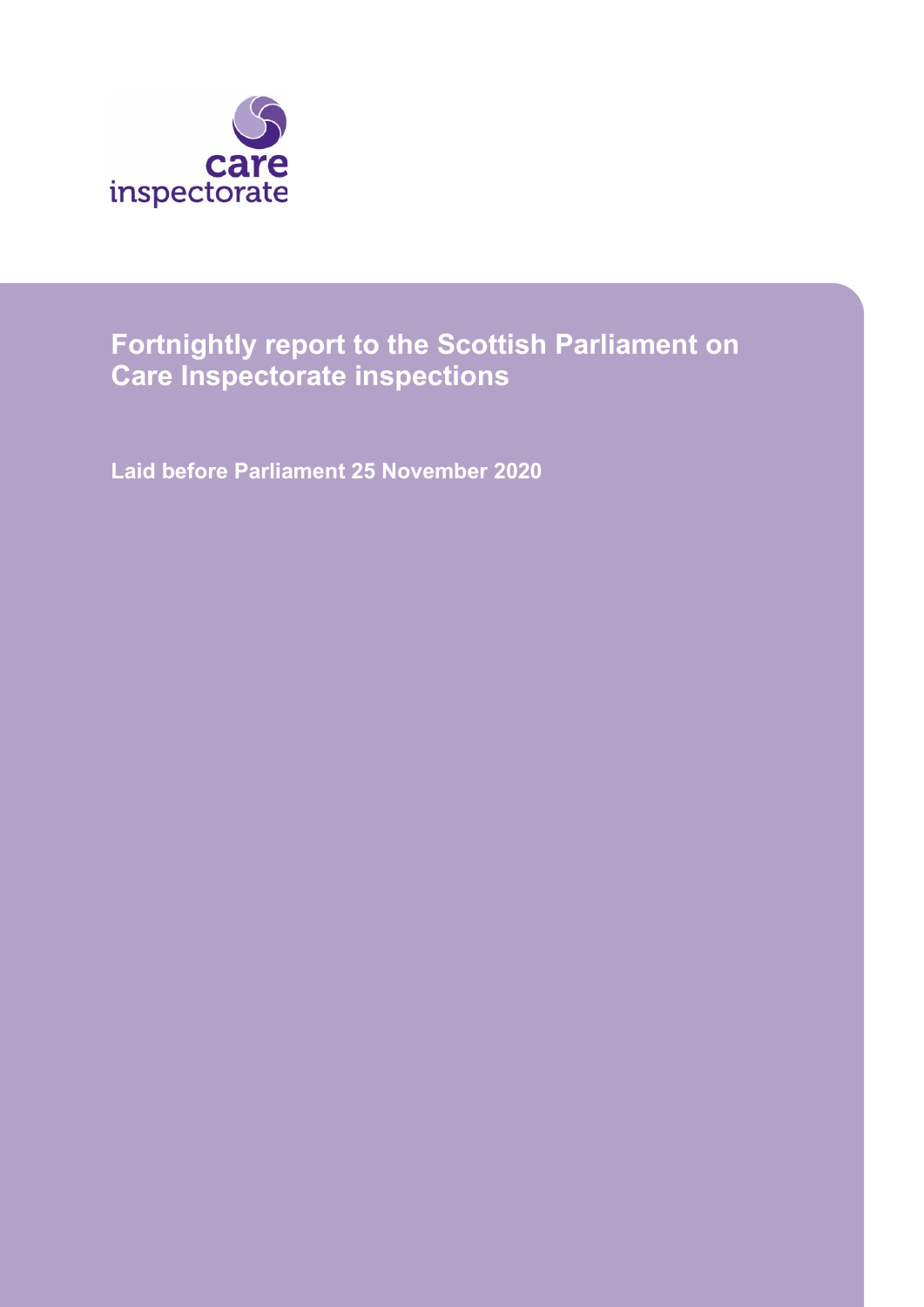## **Introduction**

In accordance with Paragraph 22 in Part 9 of Schedule 1 to the Coronavirus (Scotland) (No.2) Act 2020, which came into force on 27 May 2020, the Care Inspectorate must lay before Parliament a report every two weeks setting out:

(a) which care home services it inspected during those two weeks, and

(b) the findings of those inspections.

This report covers inspections we have completed since those detailed in our previous report to parliament of 11 November 2020.

To meet the duties imposed by the Act and to comply with associated guidance, the Care Inspectorate must focus and report on infection prevention and control, PPE and staffing. Consequently, the Care Inspectorate has amended its quality framework for care homes to support this process. This enables us to focus on these areas while also considering the impact on people's wellbeing. Such a framework supports openness and transparency and helps to ensure a fair and consistent approach, including in any evaluations we make.

To support inspections being undertaken in these circumstances, we have developed inspection tools on wellbeing, infection prevention and control and staffing that have been agreed with Health Protection Scotland and Healthcare Improvement Scotland. Some of our inspections have been undertaken with inspectors from Healthcare Improvement Scotland and public health staff. We have taken account in all inspections of the scrutiny intelligence we have, including previous inspections, complaints made to us, notifications made by the services, and information shared with us by health and social care partnerships and directors of public health for the relevant area.

We have augmented our quality framework by creating an additional key inspection question with associated quality indicators. This reflects our current inspection focus on service performance in relation to COVID-19 infection prevention and control, PPE, staffing and people's wellbeing.

Key question 7: How good is our care and support during the COVID-19 pandemic?

The quality indicators for key question 7 are:

7.1 People's health and wellbeing are supported and safeguarded during the COVID-19 pandemic

7.2 Infection control practices support a safe environment for both people experiencing care and staff

7.3 Staffing arrangements are responsive to the changing needs of people experiencing care.

To meet the tight timescales imposed by the legislation, this report outlines our highlevel findings following oral feedback to the provider. In due course and following our normal publication protocols, we will publish for each service outlined in this report, a more detailed, individual inspection report.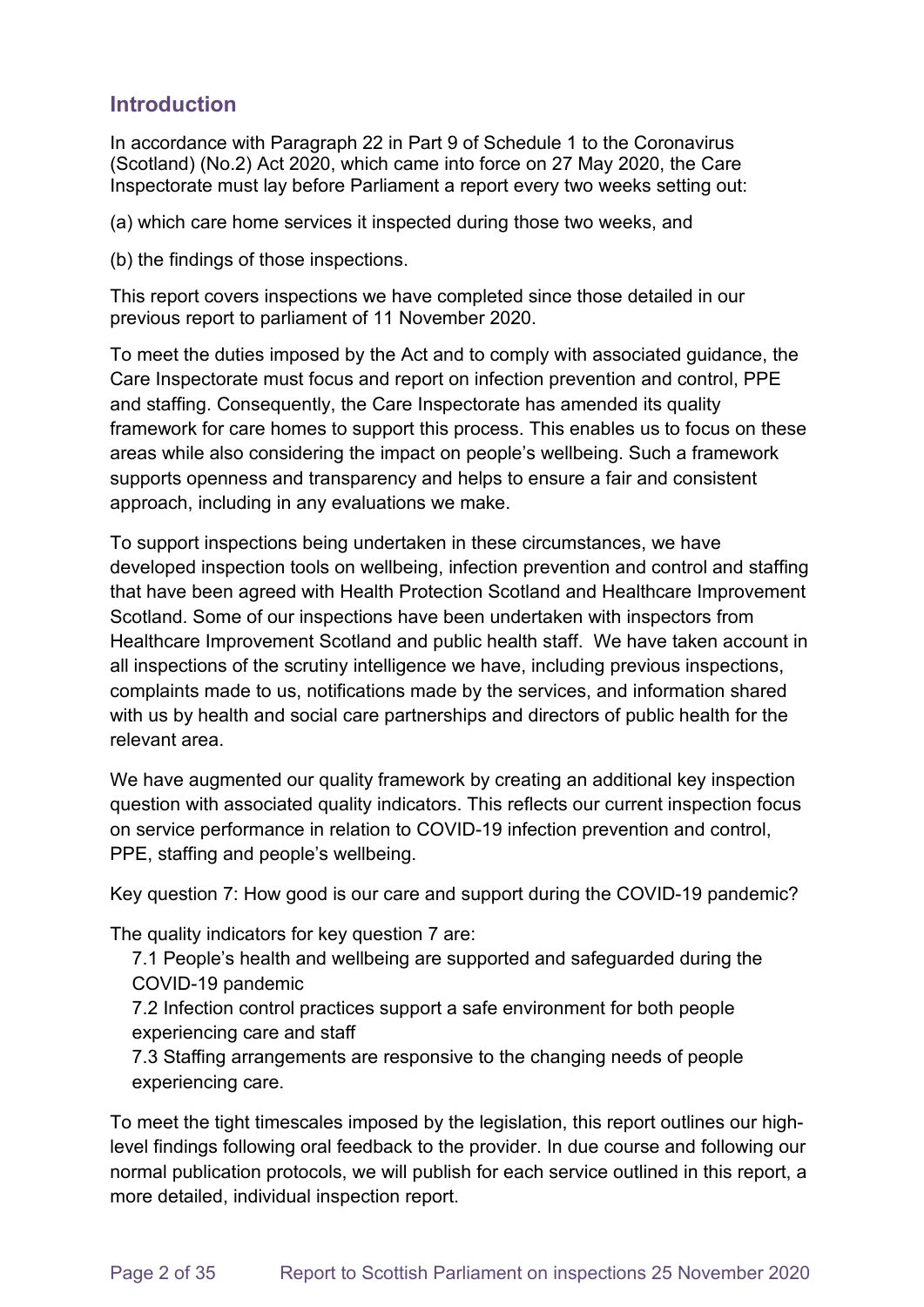## **Highbank, Dalkeith**

Highbank care home is registered to provide care to 40 older people. The provider is Midlothian Council.

We carried out an announced virtual inspection of the care home on the 26 October, which concluded on the 6 November. The virtual inspection used Near Me technology to observe and speak to people and staff in the home.

Staff were compassionate and respectful towards people experiencing care. People were supported to maintain meaningful contact with friends and family using a variety of technology and outside visits.

There was sufficient PPE and staff had been appropriately trained in COVID-19 procedures and infection prevention and control. Staff demonstrated confidence in their knowledge and used PPE appropriately to promote everyone's safety. Quality assurance systems monitored practice appropriately and demonstrated that the correct use of PPE was checked regularly by management.

Staff morale was good, and they felt supported. Staffing levels had increased to meet people's health and wellbeing needs. People participated in a variety of activities, with social distancing in place.

Personal plans were outcome focused and reflected people's needs and wishes. Appropriate escalation protocols were in place should someone present a change in wellbeing. There were close working relationships with health professionals. However, improvement was needed to develop staff knowledge in relation to preventing falls.

There was a staffing contingency plan to help manage staff shortages, helping to ensure responsive care for people.

We informed Midlothian health and social care partnership of our findings.

### **Evaluations**

Overall evaluation for key question 7 'How good is our care and support during the COVID-19 pandemic?' – Good

Quality indicator (QI) evaluations: QI 7.1 People's health and wellbeing – Good QI 7.2 Infection prevention and control practices – Good QI 7.3 Staffing arrangements – Good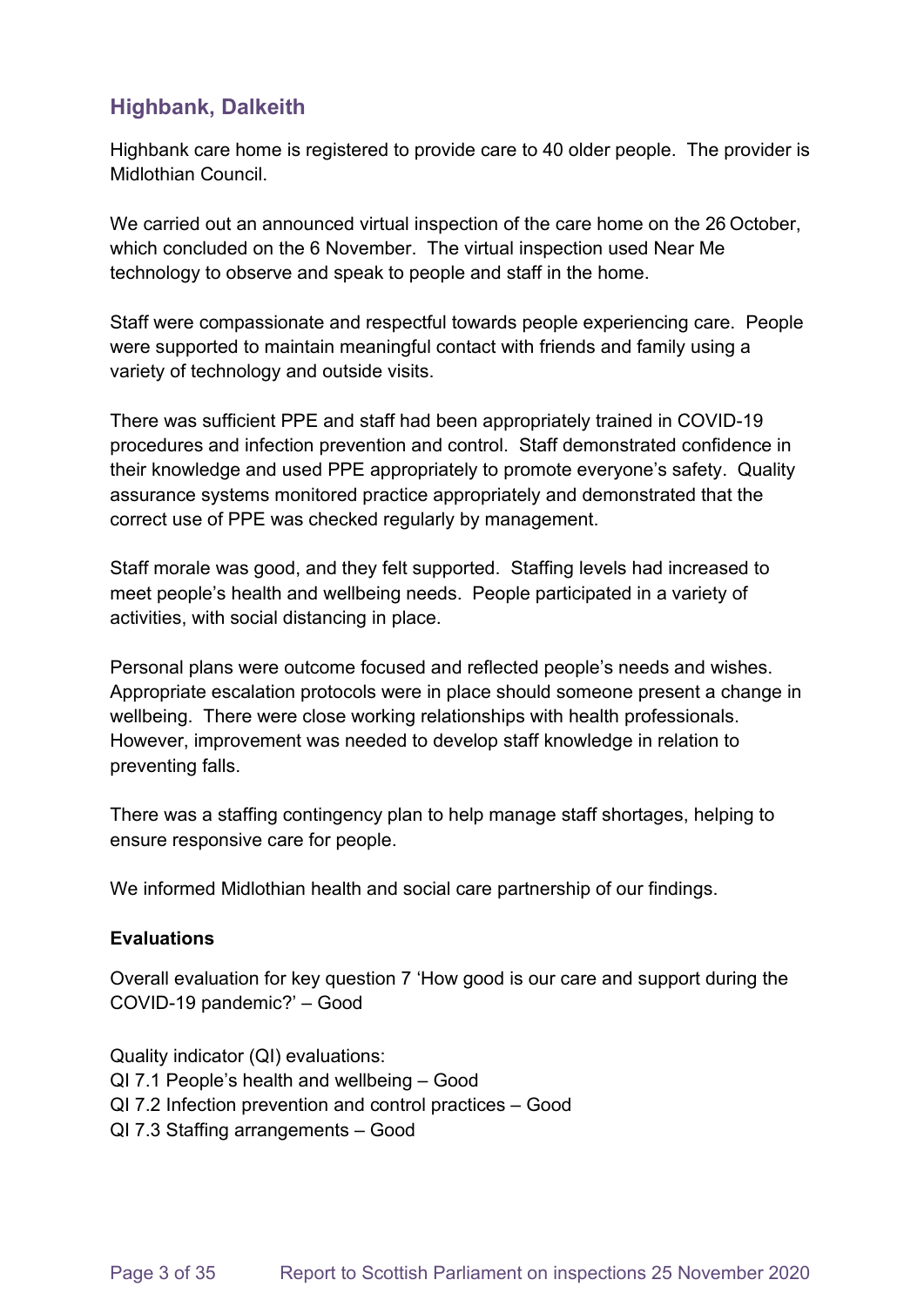## **Westwood House Nursing Home, East Kilbride**

Westwood House nursing home is registered to provide care to 42 older people. The provider is Gate Healthcare Limited.

We carried out an initial inspection of the service on 15 September with Healthcare Improvement Scotland, the findings of which were outlined in the report laid before parliament on 30 September. At the previous inspection we found that staffing levels and deployment were insufficient to provide social stimulation for people. We completed a further unannounced visit to the home on 29 October to follow up on the improvements that were required.

We found that care staff were deployed in sufficient numbers, and with appropriate skills mix, to meet people's needs.

A refurbishment programme had started, and the manager and staff team were proactive in ensuring people were included in choices and decisions wherever possible.

The environment was clean and well maintained. Cleaning schedules indicated good attention to routine and deep cleaning with use of appropriate products.

We saw that the staff and management team worked well together. Staff maintained hand hygiene for themselves and supported residents at key times in the day.

We informed South Lanarkshire health and social care partnership of our findings.

We reviewed the evaluations for this care home based on improvement at this inspection. The updated evaluations are set out here.

### **Evaluations**

Overall evaluation for key question 7 'How good is our care and support during the COVID-19 pandemic?' – Good

Quality indicator (QI) evaluations: QI 7.1 People's health and wellbeing – Good QI 7.2 Infection prevention and control practices – Good

QI 7.3 Staffing arrangements – Good

### **Westlea Care Home, Glasgow**

Westlea care home is registered to provide care to 55 older people.  The provider is Third Life Care Limited.

We carried out a COVID-19 focussed inspection of the service on 14 July, the findings of which were outlined in the report laid before Parliament on 22 July 2020.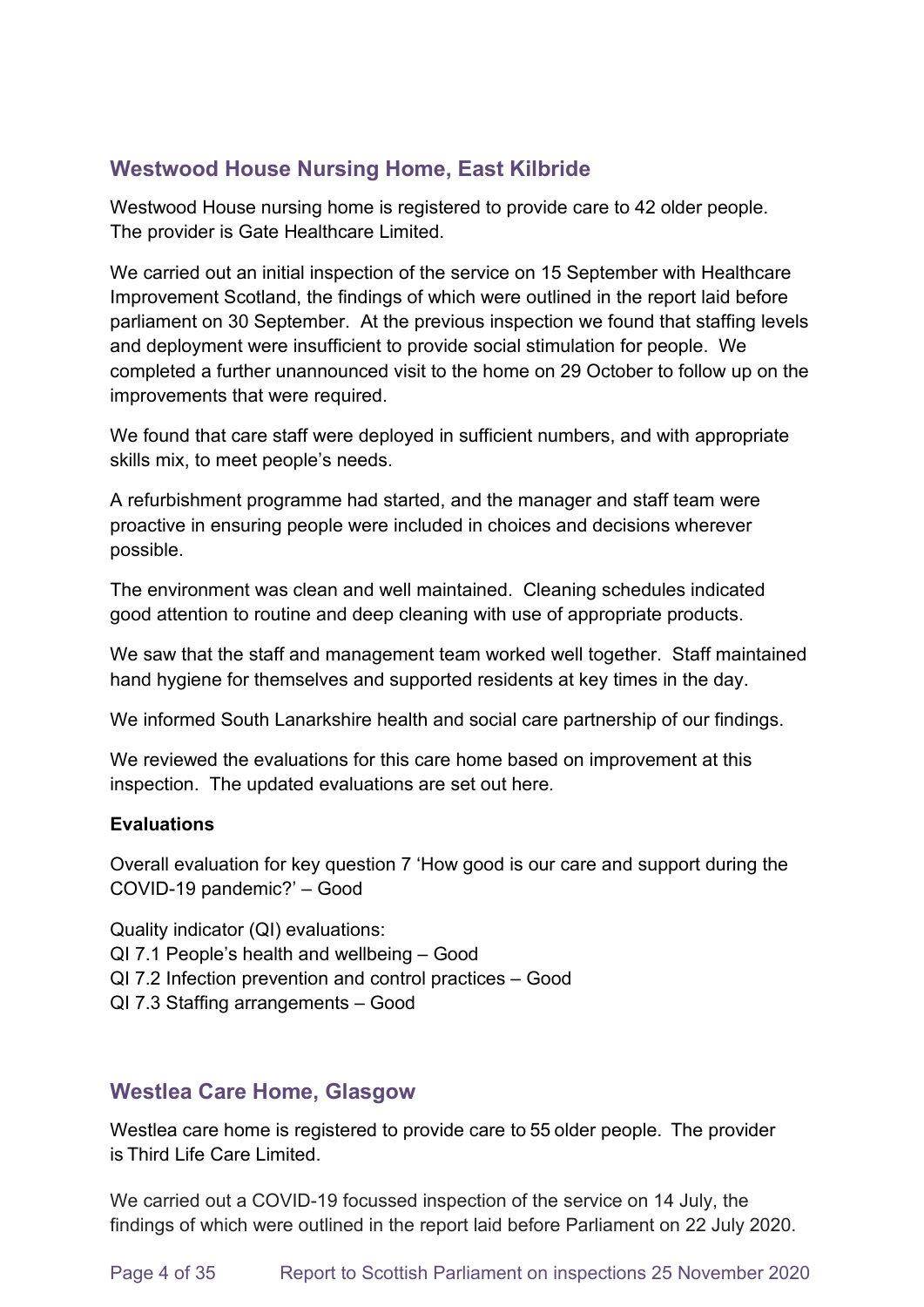The evaluation for key question 7 'How good is our care and support during the COVID-19 pandemic?' was adequate at this inspection.

We carried out an unannounced visit to the care home on 2, 3 and 9 November to complete a non-COVID-19 related inspection.

People in the home were supported by staff who were familiar with their choices and preferences. People looked well cared for and relaxed in a homely well-maintained environment.

The service could be more proactive in providing families with regular updates about their relatives. Outdoor visiting was in line with current guidelines.

There was a range of group and individual activities taking place. However, more personalised activity could be offered to give more choices.

Personal plans did not reflect the care and support people needed including their choices for end of life care. There was evidence of contact with health professionals however, six-monthly reviews were out of date.

Staffing levels were insufficient to meet people's needs at night. New staff did not have access to a full induction to help ensure they had the skills and knowledge to meet the needs of people receiving care.

A quality assurance system had been introduced but was not yet embedded to evidence improvement.

We informed East Renfrewshire health and social care partnership of our findings.

We will undertake a further visit to monitor progress.

### **Evaluations**

Overall evaluation for key question 1 'How well do we support people's wellbeing?' – Adequate

Quality indicator (QI) evaluations: 

QI 1.1 People experience compassion, dignity and respect - Adequate

QI 1.2 People get the most out of life - Adequate

QI 1.3 Peoples health benefits from their care and support -  Adequate 

Overall evaluation for key question 2 'How good is our leadership?' – Weak

Quality indicator (QI) evaluations:  QI 2.2 Quality assurance and improvement is led well - Weak

Overall evaluation for key question 3 'How good is our staff team?' – Weak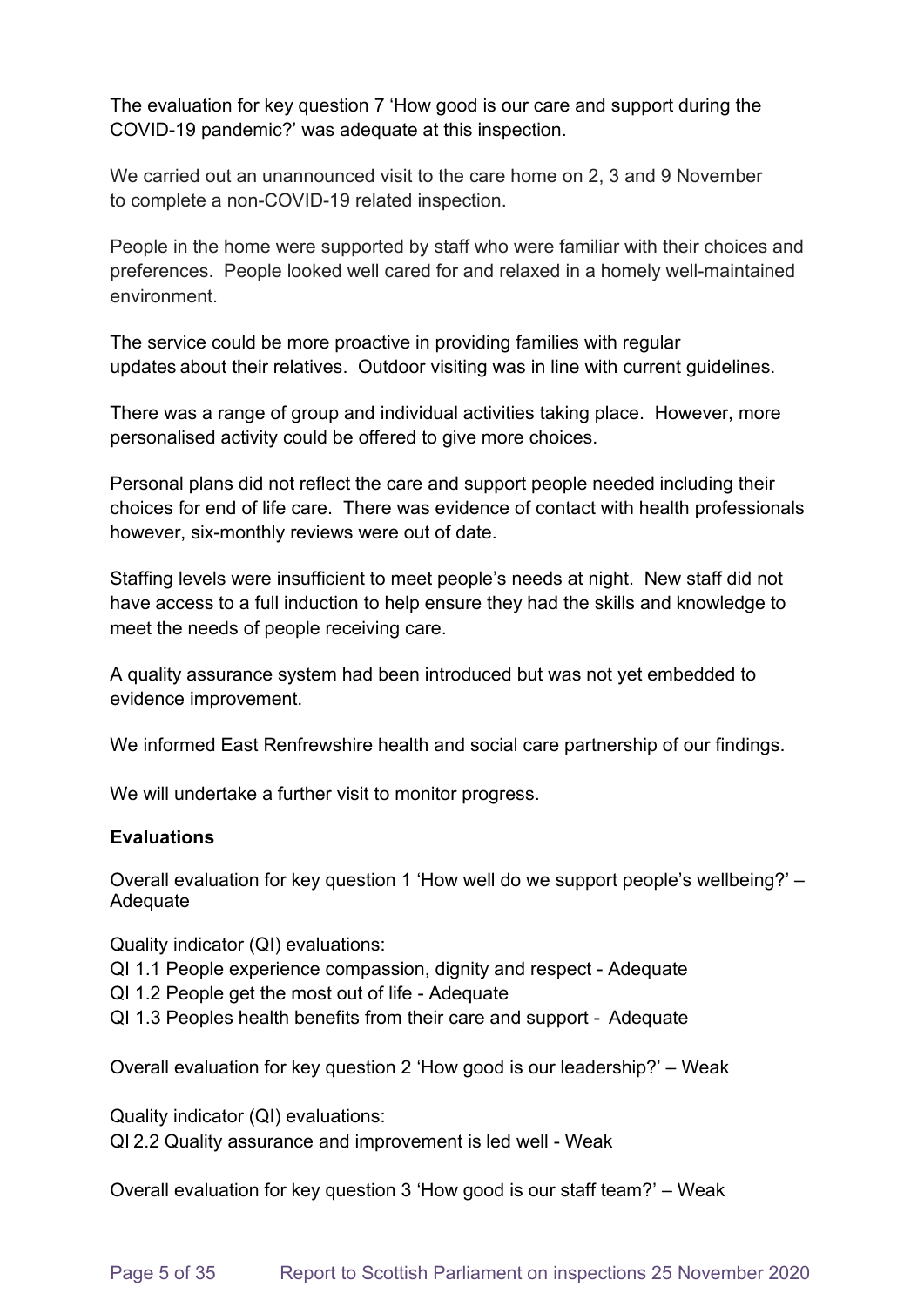Quality indicator (QI) evaluations:  QI 3.1 Staff have been recruited well - Weak QI 3.3 Staffing levels are right and staff work well together - Weak

Overall evaluation for key question 4 'How good is our setting?' – Good

Quality indicator (QI) evaluations:  QI 4.2 The setting promotes people's independence - Good 

Overall evaluation for key question 5 'How well is our care and support planned?' – Weak

Quality indicator (QI) evaluations:  QI 5.1 Assessment and care planning reflects people's needs and wishes - Weak 

## **Jenny's Well, Paisley**

Jenny's Well care home is registered to provide care to 54 older people. The provider is the Royal Blind Asylum and School Trading as Sight Scotland.

We carried out an unannounced inspection of the care home on 3 November with Healthcare Improvement Scotland. We issued a letter of serious of concern to the provider on 4 November which detailed immediate action that the home must take. We made a further visit to the service on 6 November with Healthcare Improvement Scotland to follow up on the improvements required.

We observed kind and warm interactions between residents and staff, and staff were available in sufficient numbers to meet people's needs.

Personal plans contained some information about residents needs and preferences. We could not see how assessed needs and risks were managed particularly in nutritional care plans. The appropriate food and fluid intake for each resident was not regularly offered or accurately recorded.

We found that the home was clean and there were adequate supplies of PPE and Alcohol Base Hand Rub (ABHR) . Improvements had been made in relation to the management of laundry and clinical waste bins were now in place. However, waste was not always disposed of in line with good practice and some re-usable equipment was not clean.

Not all staff were knowledgeable or informed about COVID-19 and current guidelines. This led to practices that did not reduce the risk of infection or crosscontamination for people who use the service or staff themselves.

There was no oversight or quality assurance in place within the home by the manager to promote good infection control practice in the home. There was no risk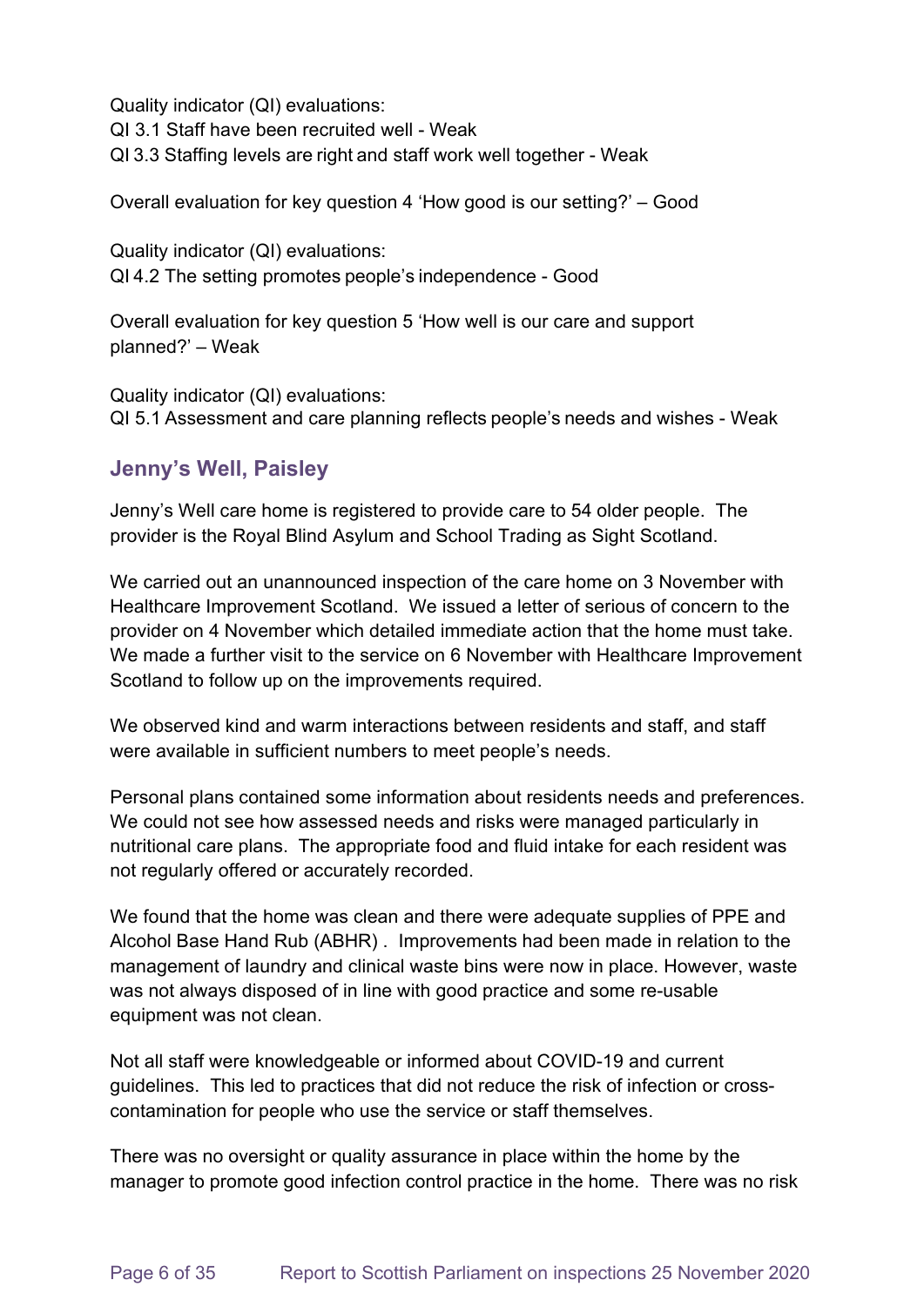assessment in place for agency staff to address training, competency, or additional employment.

We issued an improvement notice which detailed actions that the home must take to manage the risk of infection to people who use the service and staff.

We informed Renfrewshire health and social care partnership of our findings and they have agreed to provide support to the care home.

We will undertake a further visit to monitor progress.

### **Evaluations**

Overall evaluation for key question 7 'How good is our care and support during the COVID-19 pandemic?' – Weak

Quality indicator (QI) evaluations: QI 7.1 People's health and wellbeing - Weak QI 7.2 Infection prevention and control practices – Weak QI 7.3 Staffing arrangements – Weak

## **Moncrieffe Nursing Home, Perth**

Moncreiffe care home is registered to provide care to up to 34 older people.  The provider is Bryden Foods (Perth) Ltd. 

We carried out an initial inspection of the service on 23 and 25 June with Healthcare Improvement Scotland the findings of which were outlined in the report laid before parliament on 8 July. We completed a further visit on 1 September, with the findings from this reported to parliament on 16 September.

We carried out a further visit on 1 November and found there were improvements made in relation to training on COVID-19, infection prevention and control, and use of PPE. Staff were confident in using and disposing of PPE appropriately and knowledgeable about their role in reducing the risk of infection.

We visited the service again on 9 November to follow up on the improvements required. We found the service had achieved a good balance of maintaining a homely environment while promoting social distancing measures.

The management of the home had responded positively to our requirements and areas for improvement with all outstanding actions met.

The manager had also introduced a dependency tool to capture changes in people's needs to ensure the service was able to respond quickly and adjust staffing accordingly.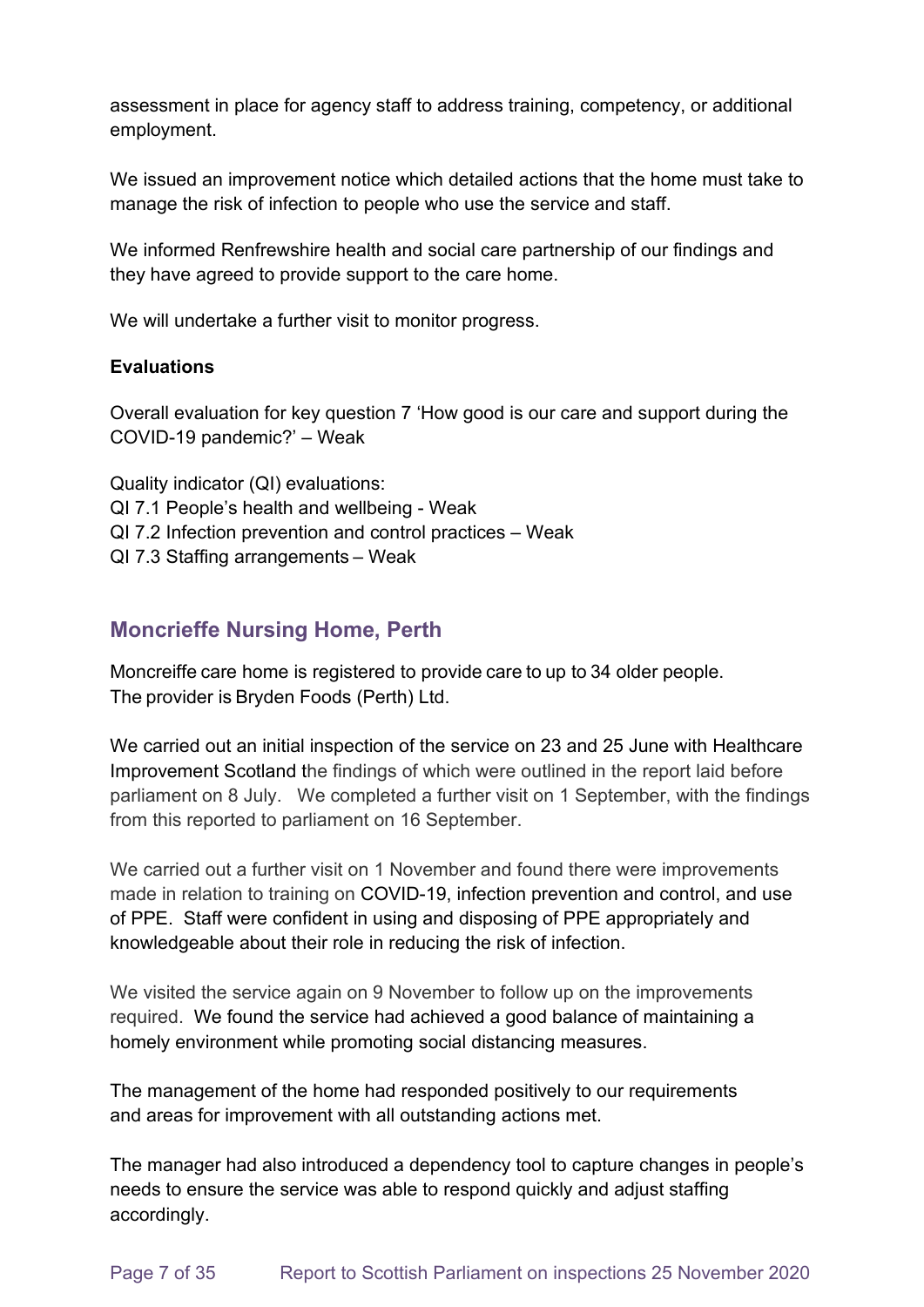Summary and anticipatory care plans were in place to safeguard people in the event of a health emergency.

We informed Perth and Kinross health and social care partnership of our findings.

### **Evaluations**

This was a follow up inspection. We did not amend our evaluations.

## **Well Hall Residential Home, Hamilton**

Well Hall Residential home is registered to provide care to 38 older people. The provider is Church of Scotland trading as Crossreach.

We carried out an unannounced inspection of the care home between 9 and 16 November with Healthcare Improvement Scotland.

People were supported by staff who were familiar with their choices and preferences. Staff were compassionate and kind in their interactions. People looked well and smartly presented which contributed to people's sense of respect and dignity.

People had access to food and fluid throughout the day and were offered choices at mealtimes, this included fortified food and drinks where necessary. Peoples nutritional needs where considered. People's choices, needs and wishes would be better supported if personal plans were up to date and meaningful.

Visiting had stopped in line with current local guidance. However, contact with family and relatives was maintained using technology. This should be improved.

Social distancing was encouraged as much as possible. Activities were limited and not innovative enough to contribute to the physical, mental, and emotional health of people.

On 9 November, we were concerned about the cleanliness of the environment and equipment used by residents. When we visited on 16 November we found some progress was made with the cleanliness of the environment. However, there were still concerns about the cleaning of equipment.

On 9 November, not all staff were knowledgeable about COVID-19 and guidelines. COVID-19 training was not completed to ensure staff could support people to stay safe and ensure people were protected. However, training had started on our return visit on 16 November.

There were sufficient staff on duty to meet the assessed needs of people. An appropriate dependency tool was not used to consider the needs of people who were isolating in their rooms.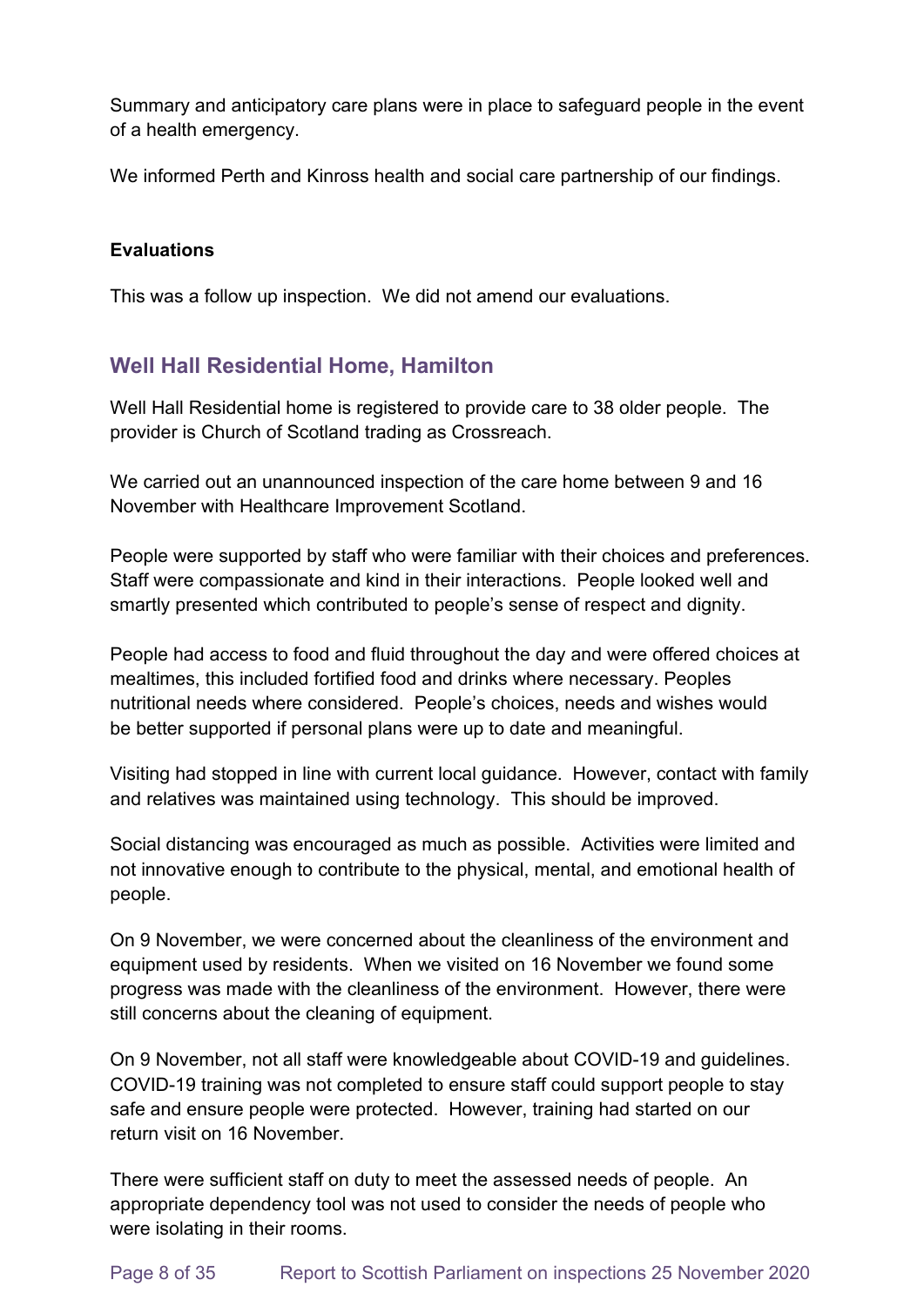We informed South Lanarkshire health and social care partnership of our concerns. They have provided extra support to the home through the multidisciplinary team.

We will undertake a further visit to monitor progress.

#### **Evaluations**

Overall evaluation for key question 7 'How good is our care and support during the COVID-19 pandemic?' – Quality indicator (QI) evaluations: Weak

- QI 7.1 People's health and wellbeing Adequate QI 7.2 Infection prevention and control practices - Weak
- QI 7.3 Staffing arrangements – Weak

## **Deanfield Care Home, Glasgow**

Deanfield care home is registered to provide care to 50 older people. The provider is Advinia Care Homes Limited.

We carried out an initial inspection of the service on 5 October with Healthcare Improvement Scotland, the findings of which were outlined in the report laid before parliament on 14 October. We found that infection prevention and control practice could have been better managed to keep people safe from harm and minimise cross-infection.

We completed a further visit to the home on 9 November with Healthcare Improvement Scotland to follow up on the improvements that were required.

During our visit we found that the cleanliness of the home had improved. The arrangements for checking some care equipment still required action to ensure infection prevention and control standards were consistently met and maintained.

PPE was more readily available in areas of the home that made it easier for staff to access when needed. Staff had received refresher training on infection prevention and control. However, the impact of this training needs to be through an ongoing focus of observing staff in practice.

Redecoration in the home and replacement of fittings had been carried out to prevent the transmission of infection.

We informed Glasgow City health and social care partnership of our findings.

We will undertake a further visit to monitor progress.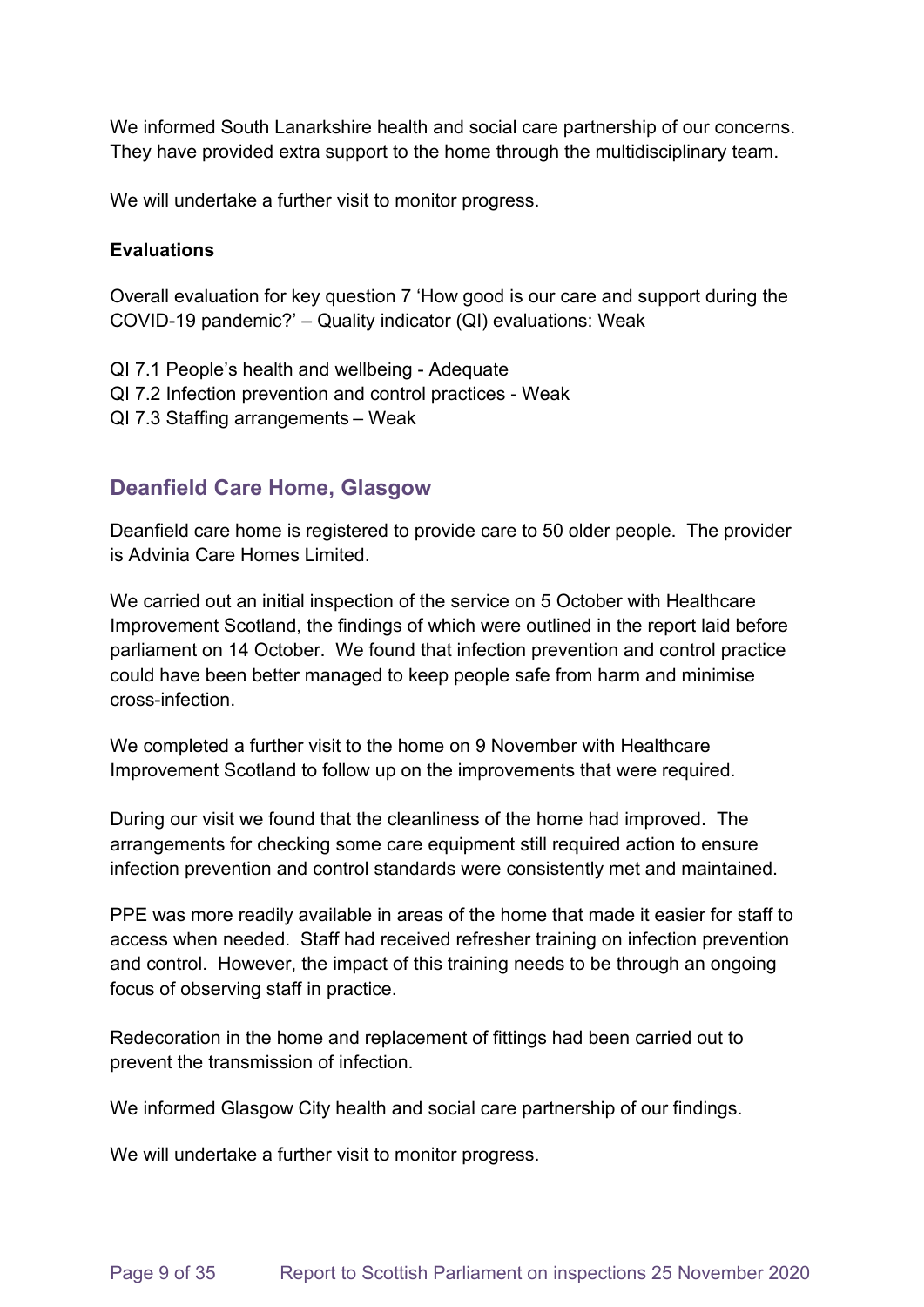### **Evaluations**

This was a follow up inspection. We did not amend our evaluations.

## **Westfield Care Home, Lockerbie**

Westfield care home is registered to provide care to a maximum of 40 older people. The service provider is Mead Medical Services Limited. 

We carried out an initial inspection of the service on 23 September, the findings of which were outlined in the report laid before the parliament on 14 October.

We completed a further visit on 9 November to follow up on the improvements that were required.

During this visit, we found significant improvements in the previous areas of concern that related to infection prevention and control and staffing.

The cleaning of the home, care equipment and laundry arrangements was improved. This was supported by effective management checking and monitoring to ensure required infection prevention and control standards were met and maintained.

PPE was more readily available across the home that made it easier for staff to access it when needed. Staff knowledge and practice on the use of PPE had also improved and was in keeping with good practice.

Supervision of staff had taken place and included observations of practice, knowledge of current COVID-19 guidance and providing ongoing support to staff.

We informed Dumfries and Galloway health and social care partnership of our findings.

We reviewed the evaluations for this care home based on our findings at this inspection. The updated evaluations are set out below.

### **Evaluations**

Overall evaluation for key question 7 'How good is our care and support during the COVID-19 pandemic?' – Adequate

Quality indicator (QI) evaluations: QI 7.1 People's health and wellbeing – Good QI 7.2 Infection prevention and control practices – Adequate QI 7.3 Staffing arrangements – Adequate

## **Caledonian Court Care Home, Falkirk**

Caledonian Court care home is registered to provide care to 72 older people. The provider is Care UK Ltd.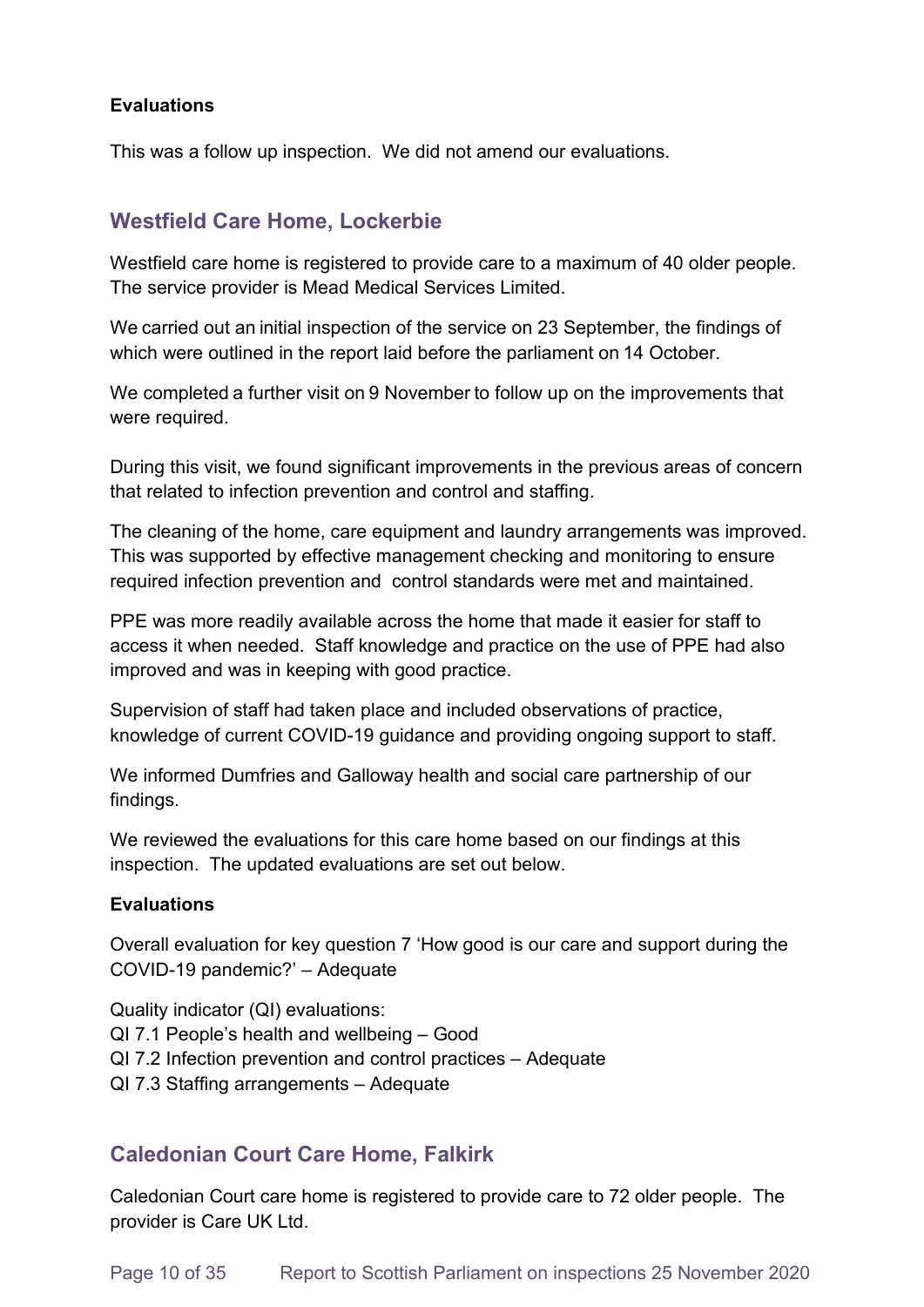We carried out an unannounced inspection of the care home on 9 and 10 November with Healthcare Improvement Scotland.

People were supported by staff to maintain contact with family and friends using technology and regular phone calls. Staff were kind, caring and attentive towards residents and there were enough staff available to support people.

Personal plans had sufficient information to enable staff to meet people's health and care needs but could be more person-centred. We could not see how people's needs were being met in relation to anticipatory care planning.

The home was clean and tidy. Enhanced cleaning schedules were in place however, more attention was needed to ensure that equipment and furnishings were sufficiently clean. We identified some areas where maintenance was needed to enable more effective cleaning. Improved quality assurance measures would be helpful.

Staffing arrangements were sufficient and feedback from families was positive.

We informed Forth Valley health and social care partnership of findings and they have agreed to provide support to the home.

We will undertake a further visit to monitor progress.

#### **Evaluations**

Overall evaluation for key question 7 'How good is our care and support during the COVID-19 pandemic?' – Adequate

Quality indicator (QI) evaluations: QI 7.1 People's health and wellbeing - Adequate

- QI 7.2 Infection prevention and control practices Adequate
- QI 7.3 Staffing arrangements - Adequate

## **Camilla House, Edinburgh**

Camilla House care home is registered to provide care to 38 older people. The provider is Sanctuary Care.

We carried out an initial inspection of the service between the 11 and 15 September with NHS Lothian. We issued a letter of serious concern to the provider on 11 September, which detailed immediate action that the home must take. When we visited on 15 September, we found significant improvement had been made to meet the concerns identified. The findings on these matters were outlined in the report laid before parliament on 30 September.

We carried out a follow-up unannounced inspection of the service on 10 November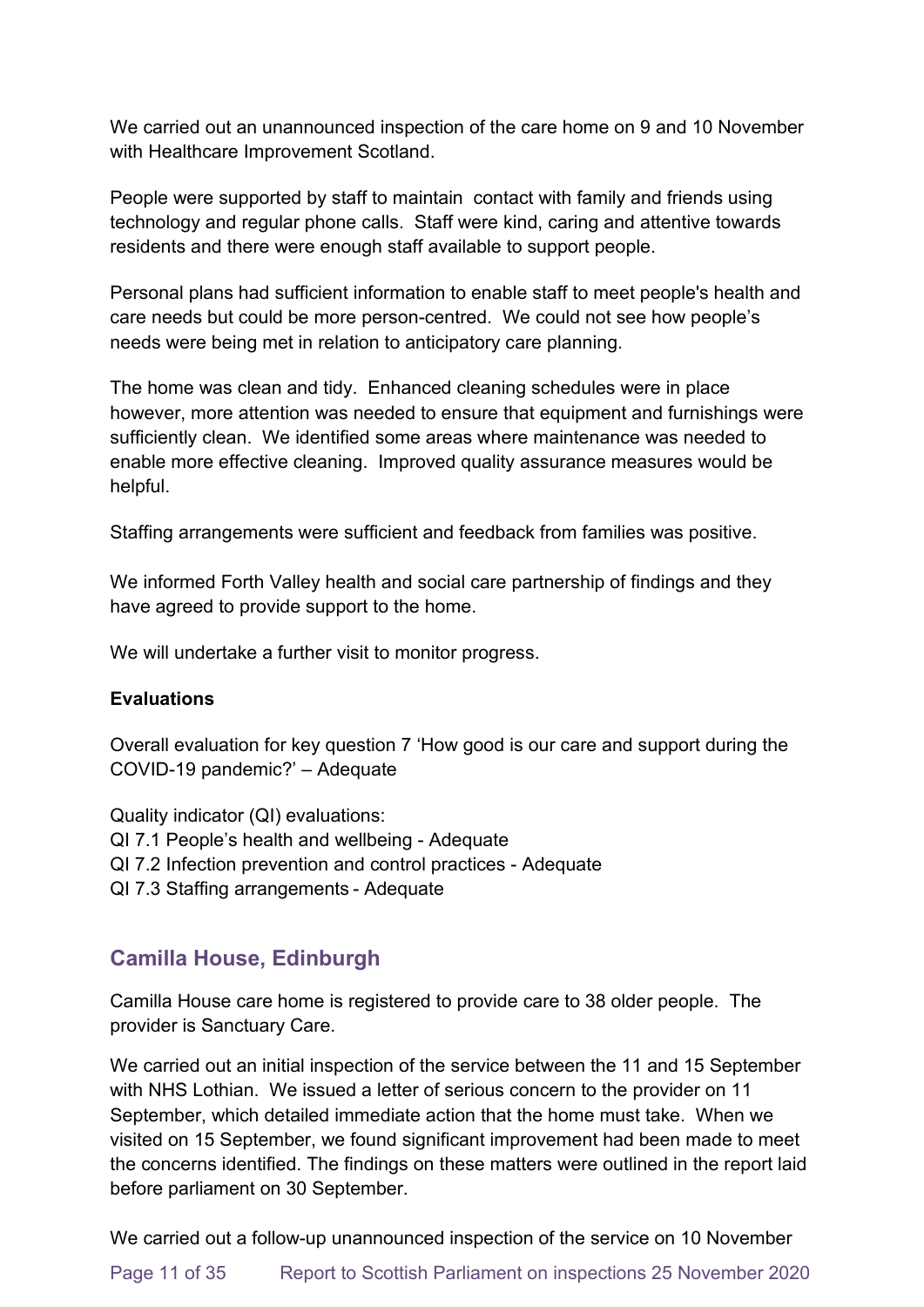with NHS Lothian. We found the improvements to the cleanliness of furnishings and equipment had been maintained. Systems and processes were in place to ensure improvements were embedded in practice at the service. Staff had received training in infection prevention and control, COVID-19 and PPE.

We saw activities were undertaken in a more structured and person-centred manner that reflected peoples' choices. Where people were supported to participate in activities, records reflected this in a more consistent way.

We found that some improvement was still required to ensure the accurate recording and monitoring of fluid intake for some individuals. We were informed work was beginning on anticipatory care plans to ensure peoples' individual wishes were reflected and recorded.

We informed Edinburgh health and social care partnership of our findings.

### **Evaluations**

This was a follow-up inspection. We did not change the service evaluations.

## **Chapel Level Nursing Home, Kirkcaldy**

Chapel Level Nursing Home is registered to provide care to 60 older people. The provider is HC-One Ltd.

We carried out an initial inspection of the service on 15 September with Health Improvement Scotland. The findings were outlined in the report laid before parliament on 30 September. We issued a serious letter of serious concern to the home on 16 September and we followed this up on 18 September and found some improvements had been made. We inspected the home on 10 November to follow up on the improvements required.

On the 10 November, people living in the home were supported to stay both physically and mentally well. The staff team was responsive to peoples' wellbeing needs.

We previously had concerns about the cleanliness of equipment within the home. When we visited on 10 November, we found no concern about the cleanliness of the equipment used by residents. The environment was clean with good cleaning routines in place. More time was needed to fully address the required improvements about quality assurance and staff knowledge regarding current guidelines.

Staffing arrangements remained sufficient to meet the needs of the people receiving care in the service.

We informed Fife health and social care partnership of our findings and they have agreed to provide support to the home.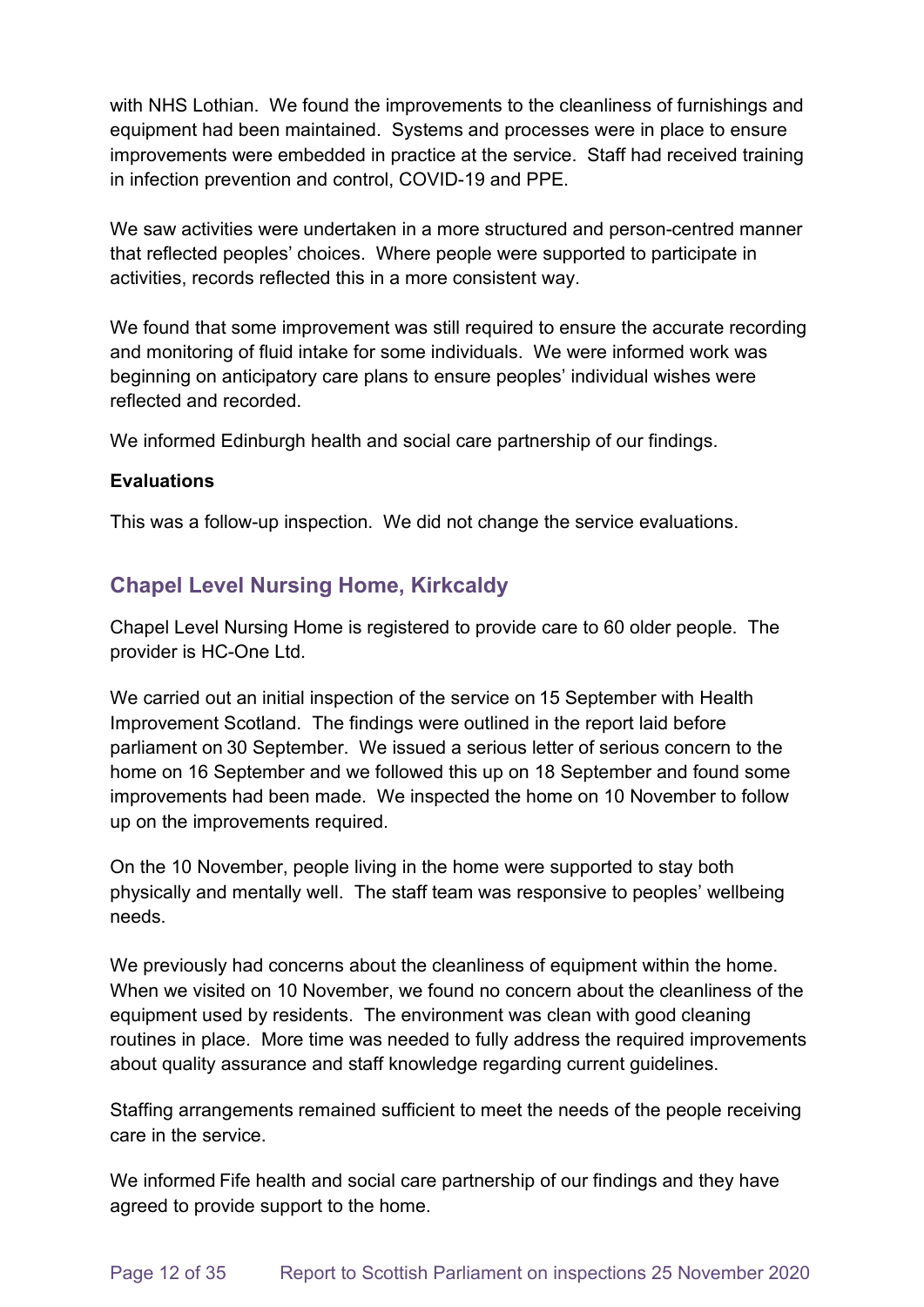We will undertake a further visit to monitor progress.

#### **Evaluations**

This was a follow-up inspection. We did not change the service evaluations.

## **Leys Park Care Home, Dunfermline**

Leys Park care home is registered to provide care to 66 older people. The provider is St Philips Care Limited.

We carried out an unannounced inspection of the care home on 10 November.

We observed good interactions between staff and people who live in the home. The staff we spoke with were passionate and committed to their role.

People were being supported by the staff to maintain contact with family and relatives using technology and social media. Window visits were taking place.

There was an established, comprehensive, digital care planning process in place which took account of people's needs and preferences. It included specific information about people's changing needs due to the pandemic.

We identified several areas of concern about the cleanliness of the internal environment and infection prevention and control practices. These included the lack of an enhanced cleaning schedule, use of appropriate cleaning products, laundry practices and the cleanliness of care equipment used by residents.

There were PPE stations throughout the home however, gloves were not always available. Most staff had received training about infection prevention and control however, staff did not fully understand or comply with current guidance.

There was not enough staff to provide meaningful activities on a frequent basis and staffing levels had not been adjusted to take account of residents who need to selfisolate. People were not always socially distancing.

We informed Fife health and social care partnership of findings and they have agreed to provide support to the home.

We will undertake a follow up visit to monitor progress.

### **Evaluations**

Overall evaluation for key question 7 'How good is our care and support during the COVID-19 pandemic?' – Weak

Quality indicator (QI) evaluations: QI 7.1 People's health and wellbeing - Adequate QI 7.2 Infection prevention and control practices - Weak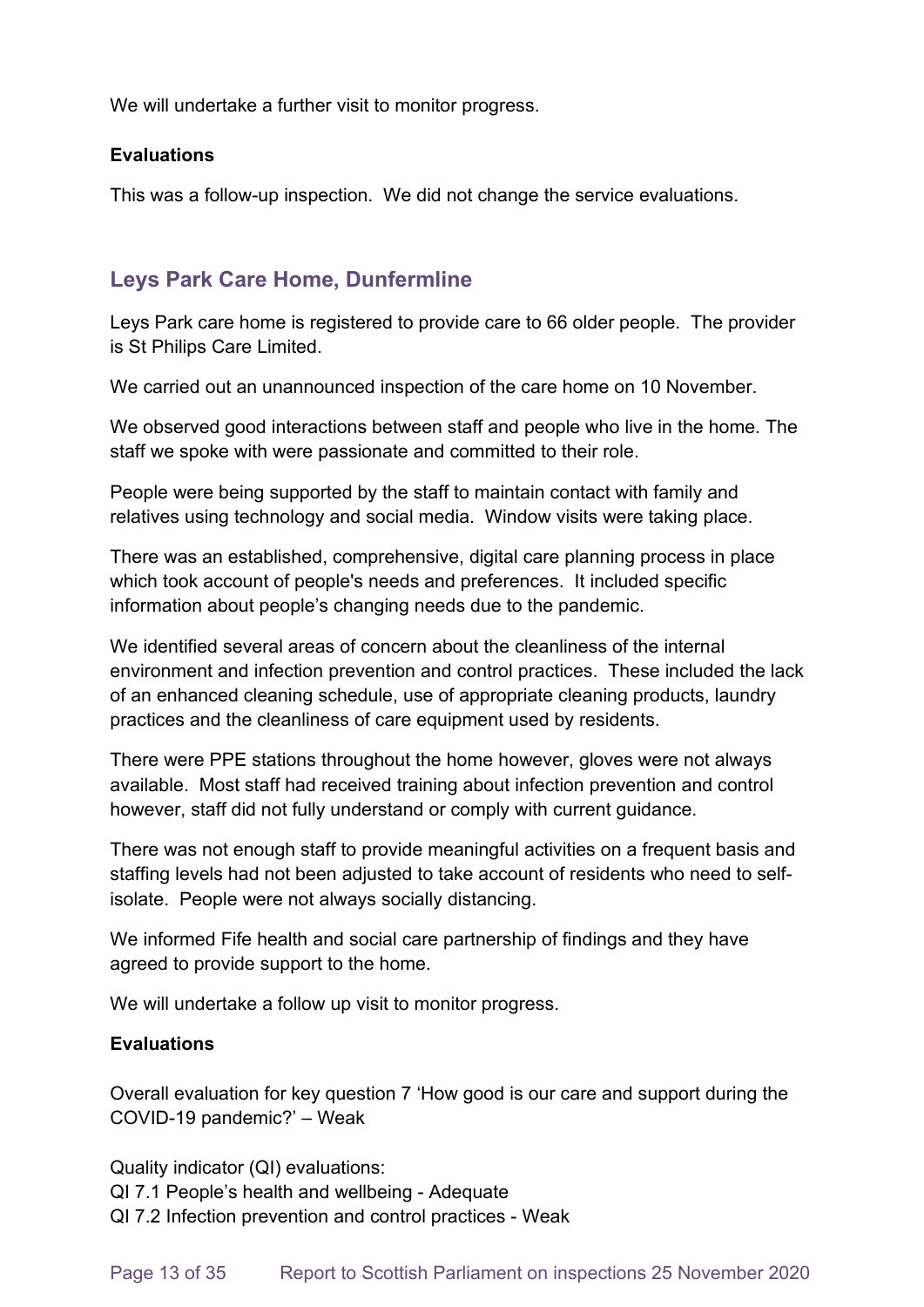#### QI 7.3 Staffing arrangements - Weak

### **Alastrean House, Aboyne**

Alastrean House care home is registered to provide care to 51 older people. The provider is Balhousie Care Limited.

We carried out an unannounced inspection of the care home on 10 November.

People were relaxed and comfortable and staff knew people well. People were supported to use iPads and the telephone to maintain contact with family and friends. Staff ensured that relatives were kept up to date with any change in the care of their family member.

Essential and garden visits were in place. People were able to move freely around the home. We saw one-to-one activities taking place and the service organised socially distanced group activities. People were also able to access the wellmaintained garden and grounds.

The home was clean and uncluttered. Enhanced cleaning schedules included frequent cleaning of touch points. Staff had received training and were knowledgeable about COVID-19 and infection prevention and control. This included competency-based assessments of practice. Supplies of PPE were good and were available. We gave some advice on additional processes the service could put in place to enhance their infection prevention and control procedures.

Staffing levels were appropriate to meet people's needs and there was a staffing contingency plan to help manage staff absence or shortages. Staff said they felt supported and felt the quality of care had improved.

We informed Aberdeenshire health and social care partnership of our findings.

#### **Evaluations**

Overall evaluation for key question 7 'How good is our care and support during the COVID-19 pandemic?' - Good

Quality indicator (QI) evaluations: QI 7.1 People's health and wellbeing – Good QI 7.2 Infection prevention and control practices - Good QI 7.3 Staffing arrangements – Good

### **Davidson House, Edinburgh**

Davidson House care home is registered to provide care to 40 older people. The provider is the Salvation Army.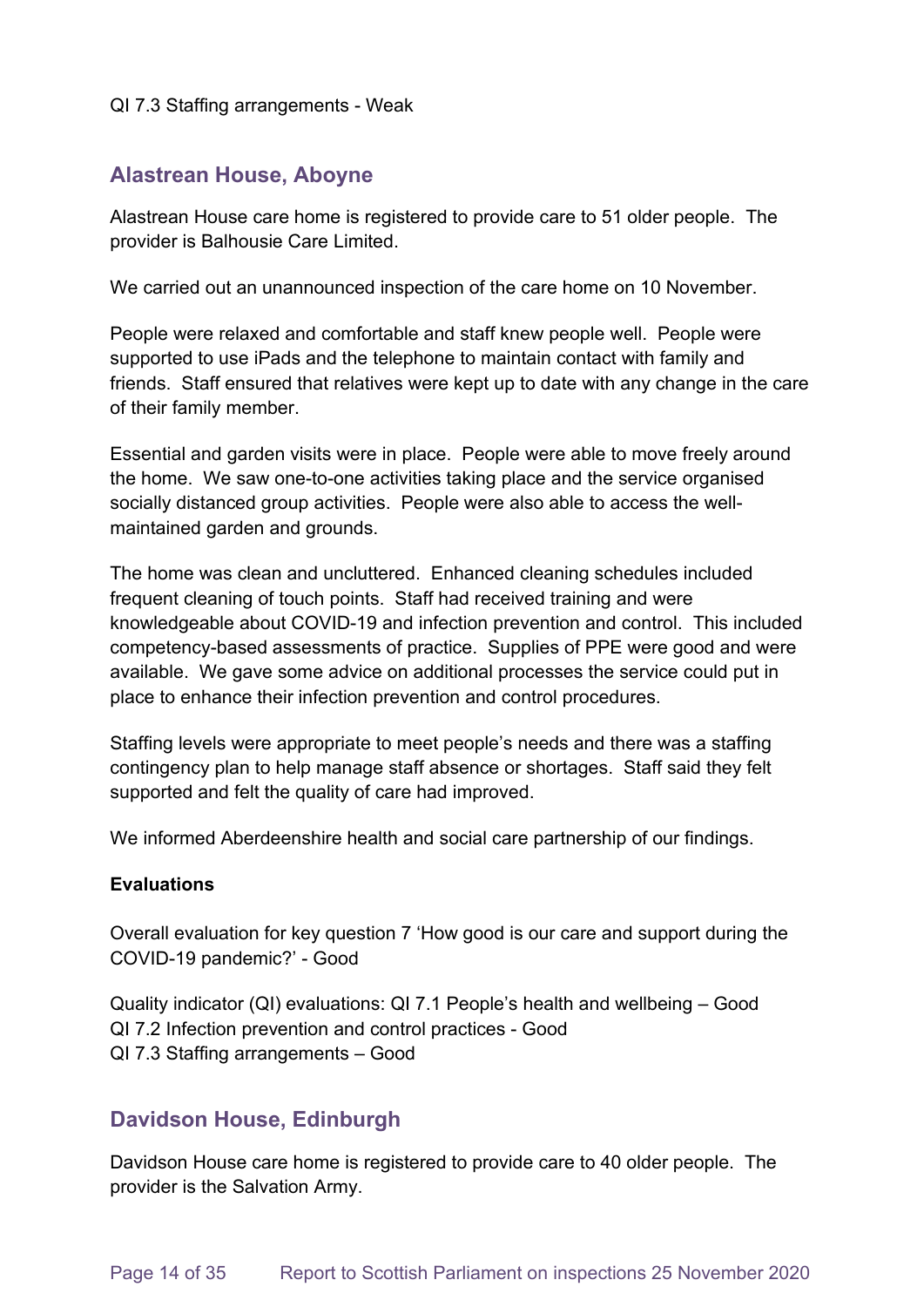We carried out an initial inspection of the service on 7 October, with NHS Lothian. The findings were outlined in the report laid before parliament on 14 October. We completed a further inspection of the home on 13 November with NHS Lothian to follow up on the improvements that were required.

There was some improvement around infection prevention and control practice and the condition of people's mattresses. However, further improvements still needed to be made.

Although staff had access to PPE, this was not always used correctly. Staff did not always follow best practice guidance about hand sanitisation.

The management had undertaken some observations of staff practice in IPC. However, these were limited and did not include all the staff involved in care delivery.

We have discussed the outstanding improvements with the senior management of the service and extended the timescales for the required improvements.

We have informed City of Edinburgh health and social care partnership about our findings. The care home support team and education team are providing support and training for staff on IPC and PPE use.

We will undertake a further visit to monitor improvements.

### **Evaluations**

This was a follow-up inspection. We did not change the service evaluations.

## **Howard House Nursing and Residential Home, Kilmarnock**

Howard House Nursing and Residential care home is registered to provide care to 41 older people, this includes places for 4 adults. The service is provided by Gate Healthcare Ltd.

We carried out an unannounced inspection of the care home on 11 November 2020 with Healthcare Improvement Scotland.

We found people were supported by a consistent care team who interacted with kindness. The building needed upgrading to provide a more homely environment with improved facilities. A refurbishment plan was in place. Access to the outdoors was limited and people needed more support from staff to ensure they benefited from the opportunity to go outside.

We observed good practice in staff wearing appropriate PPE. Staff were aware of social distancing measures and supported people with this. The premises were clean.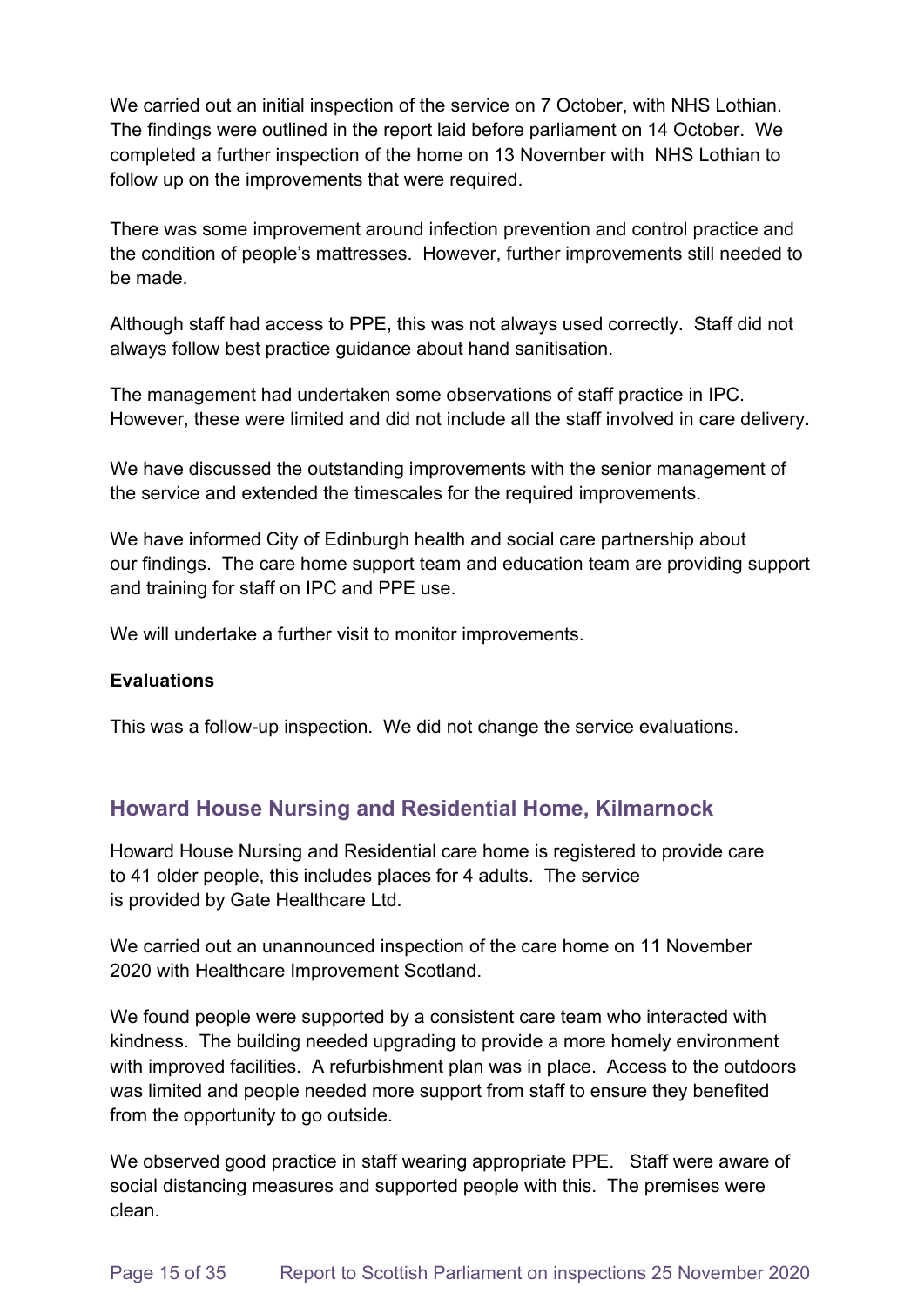The staffing arrangements were assessed regularly, and efforts were made to respond flexibly to changing needs of people. Although there were enough staff to provide safe care, levels were not sufficient to support people with meaningful activities. Plans of how this could be improved were discussed.

Residents were positive about how the service had kept them up to date and were satisfied with their care in general.

We informed East Ayrshire health and social care partnership of our findings.

### **Evaluations**

How good is our care and support during the COVID-19 pandemic? – Adequate

- QI 7.1 People's health and wellbeing Adequate
- QI 7.2 Infection control practices Good
- QI 7.3 Staffing arrangements Adequate

## **Flemington Care Home, Cambuslang**

Flemington care home is registered to provide care to 90 adults. The provider is Flemington Care Home Limited.

We carried out an unannounced inspection of the care home on 11 and 12 November.

People were supported by staff who were kind and attentive. Staff supported people to keep in touch with relatives using technology and social media. Garden and window visiting took place in line with the current guidance. There were limited oneto-one and group activities taking place within the home.

Measures were in place to maintain social distancing where possible and there was support for people to move around the home safely. The home must support people to access outside space.

Staffing levels were sufficient to provide the care needed for people's health and wellbeing. Feedback from families was positive and reflected that they felt informed and involved in their relatives' care.

The home was clean and tidy and the premises, furnishings and equipment were well maintained. We highlighted some items that would benefit from more deep cleaning. Enhanced cleaning was performed on frequently touched surfaces.

Appropriate PPE was available at point of use. Staff had received training and were knowledgeable about COVID-19 and infection prevention and control. Staff had been trained in the use of PPE, but we observed learning was not always evident in staff practices.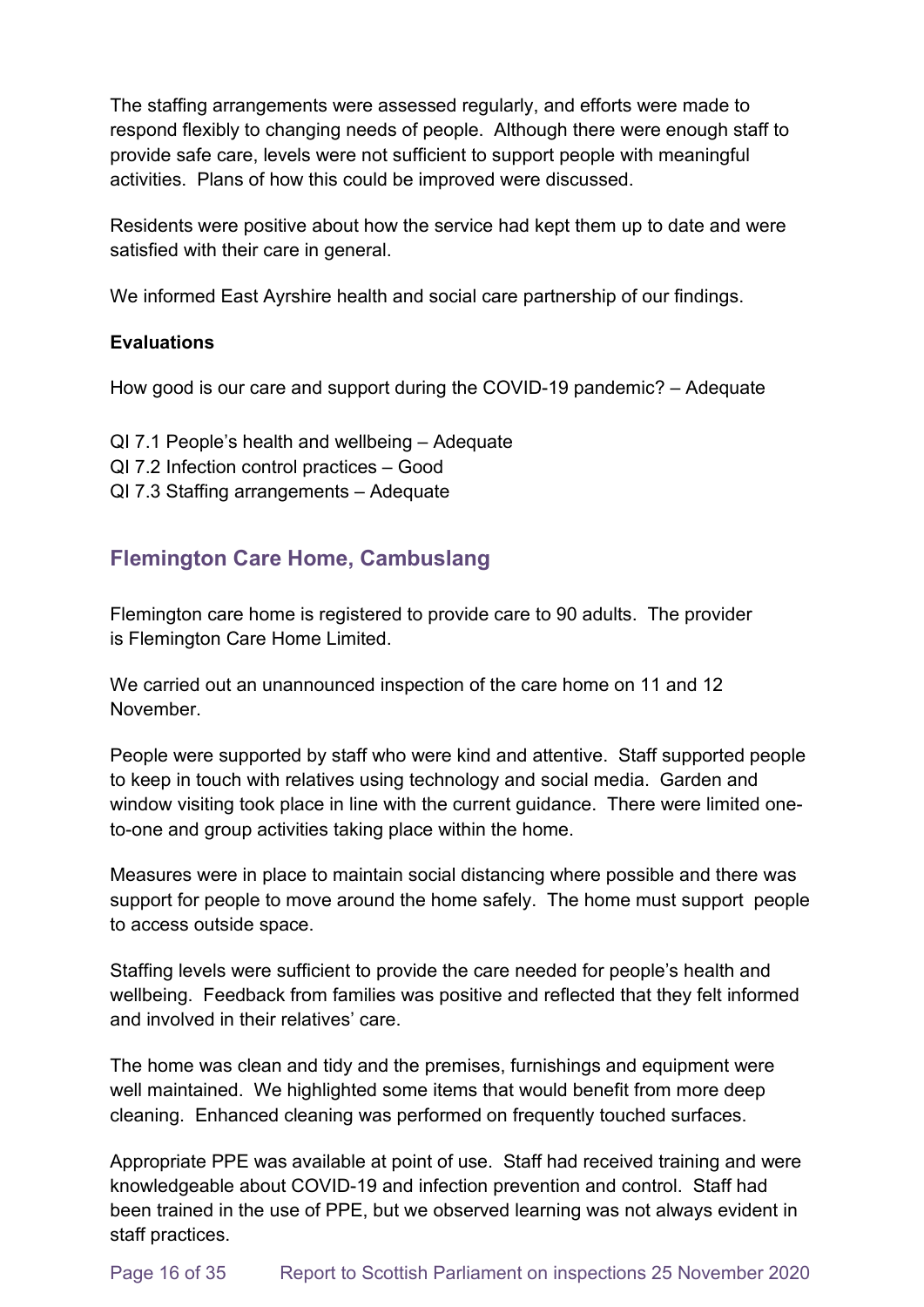Individual care plans specific to COVID-19 were in place but the content of these needed to be improved. People had anticipatory care plans in place that detailed the support they wished to receive at the end of their life.

We informed South Lanarkshire health and social care partnership of our findings.

We will undertake a further visit to monitor progress.

#### **Evaluations**

Overall evaluation for key question 7 'How good is our care and support during the COVID-19 pandemic?' – Adequate

Quality indicator (QI) evaluations: QI 7.1 People's health and wellbeing - Adequate QI 7.2 Infection prevention and control practices - Adequate QI 7.3 Staffing arrangements – Adequate

## **Kintyre Care Centre, Campbeltown**

Kintyre Care Centre is a care home registered to provide care to 40 older people. The provider is HC One Limited.

We carried out an initial inspection of the service on 11 June and issued a letter of serious concern on 12 June. This detailed improvements required in management and leadership, the cleanliness of the environment and equipment, infection prevention and control practices and training. The findings of this inspection were outlined in the report laid before parliament on 24 June. On 26 June we made a further visit to the service and found they had made the immediate improvements that were required. The findings from this visit were outlined in the report laid before parliament on 9 July.

We carried out a further visit to the home on 11 November to follow up on the improvements that were required and to ensure these had been sustained. We found adequate progress had been made in areas, including infection prevention and control, care planning, activities, communication, staff supervision and training.

People were supported to maintain contact with their family. People were cared for by staff who were familiar with their choices and preferences. This was illustrated in personal plans which contained up to date information.

The provider had introduced observations of staff practice and updated infection prevention and control training. This supported staff to feel competent and confident in their practice.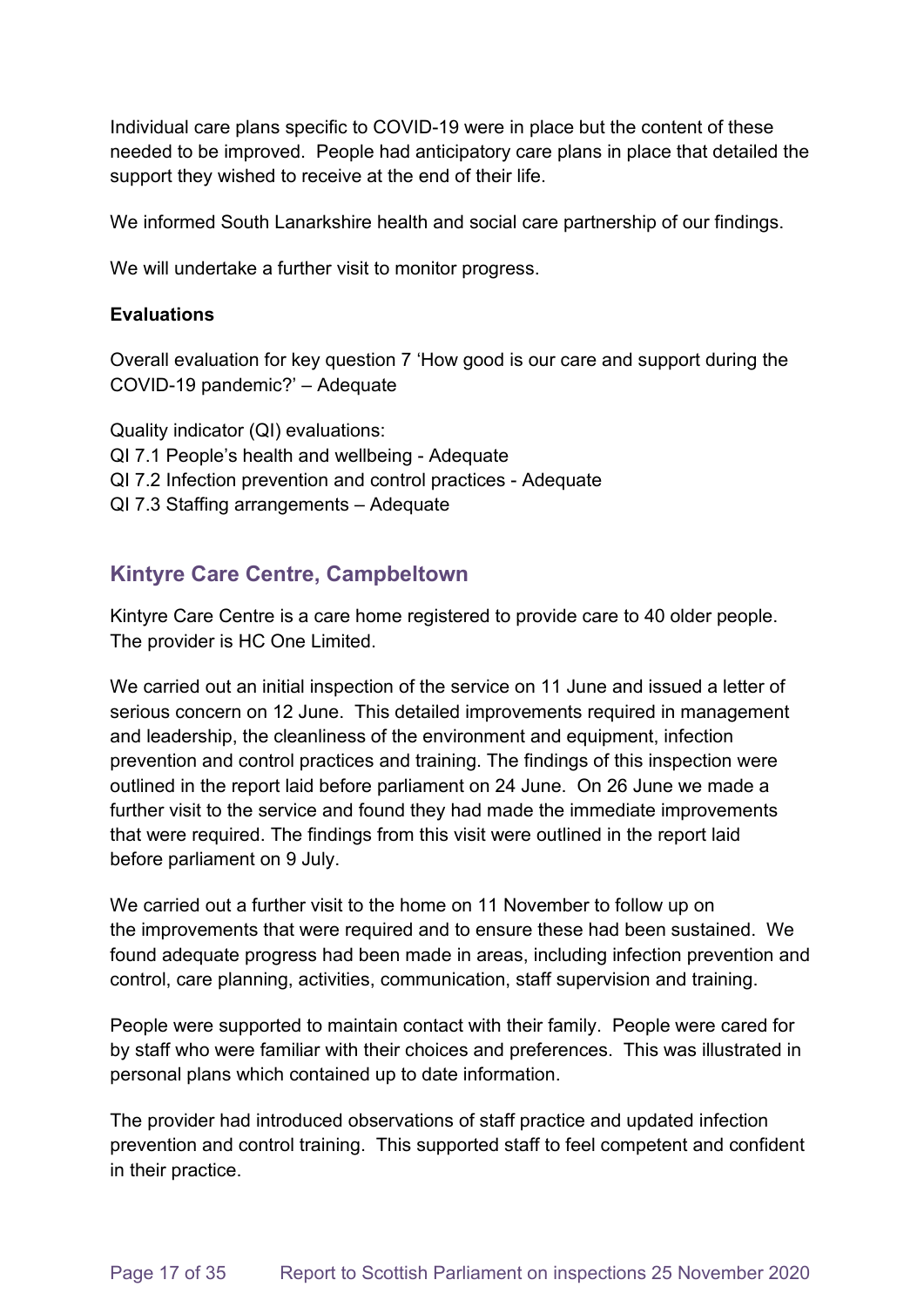The environment was clean and uncluttered. Enhanced cleaning schedules were in place. PPE supplies were available, and waste was disposed of in accordance with current guidance. Social distancing was evident within the home.

Staffing arrangements were sufficient to meet the needs of people receiving care in the home. Overall leadership in the service had been improved, and staff were working well together.

We informed Argyll and Bute health and social care partnership of our findings.

We reviewed and regraded the evaluations for this care home based on the improvements at this inspection. The updated evaluations are set out below.

### **Evaluations**

Overall evaluation for key question 7 'How good is our care and support during the COVID-19 pandemic?' – Adequate

Quality indicator (QI) evaluations: QI 7.1 People's health and wellbeing – Adequate QI 7.2 Infection prevention and control practices – Adequate QI 7.3 Staffing arrangements – Adequate

## **Bonnyholm Gardens Care Home, Glasgow**

Bonnyholm Gardens care home is registered to provide care to 61 older people. The provider is JSL Care Ltd.

We carried out an unannounced inspection of the care home between 11 and 13 November with Healthcare Improvement Scotland.

People living in the home were supported by staff who knew them well and we observed people being treated with kindness and compassion. People were able to move around the home and were encouraged to maintain social distancing. People had restricted contact with their friends and family. A private YouTube channel was developed, video calling, and monthly newsletters were offered.

Further work was required to ensure support planning accurately reflected peoples assessed needs and how these were to be met.

The home was clean and well decorated and there were cleaning schedules in place. Up to date best practice guidance for infection prevention and control was readily available to staff and displayed appropriately. Staff had access to PPE. Some staff would benefit from further training in infection prevention and control. The manager was working to ensure that the appropriate gloves and waste disposal bins were available during the inspection.

People told us that they were happy with the service but at times staff were rushed. Staffing levels require to be reviewed to ensure people's needs were being met. The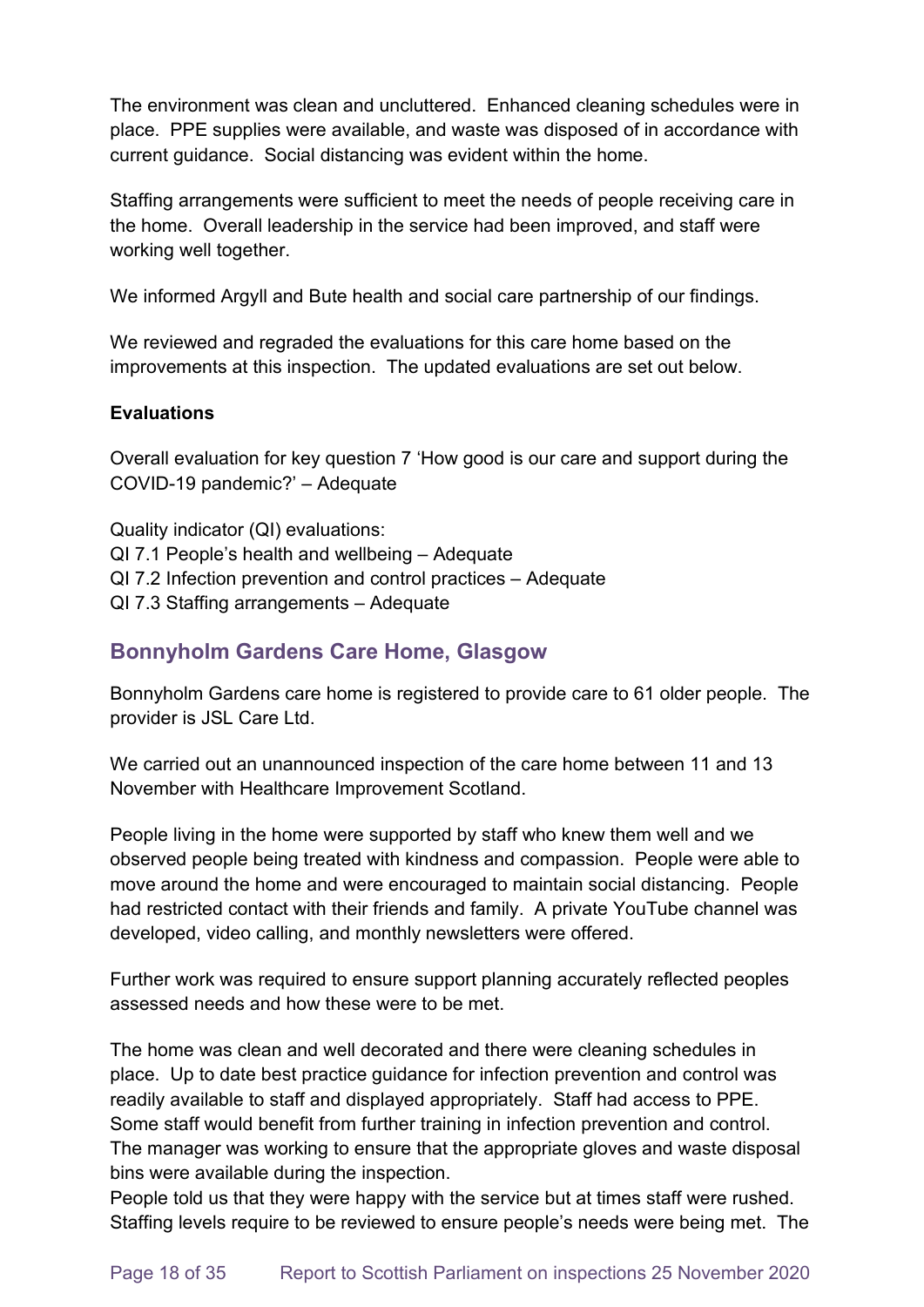provider and manager were reviewing this at the time of the inspection.

The new management team had implemented some improvements but need time to embed changes in practice.

We informed Glasgow health and social care partnership of our findings.

#### **Evaluations**

Overall evaluation for key question 7 'How good is our care and support during the COVID-19 pandemic?' – Adequate

Quality indicator (QI) evaluations: QI 7.1 People's health and wellbeing - Adequate QI 7.2 Infection prevention and control practices - Adequate QI 7.3 Staffing arrangements – Adequate.

## **Braeburn Home, Edinburgh**

Braeburn Home is registered to provide care to 18 older people. The provider is Braeburn Home.

We carried out an initial inspection of the service on 30 September, the findings of which were outlined in the report laid before parliament on 14 October. We carried out a further inspection on 11 November with NHS Lothian to follow up on the improvements that were required.

At the initial inspection on 30 September, we were concerned about aspects of the cleanliness of the home, PPE, staff training in infection prevention and control, opportunities for people to having meaningful activities and specific pandemic support planning.

When we visited on 11 November, there were improvements in all of these areas.

The home was tidy, and the equipment used was clean and well maintained. Enhanced cleaning schedules were in place which included cleaning of touch points throughout the home.

PPE supplies were good and were available for staff throughout the home. Staff had received training and were knowledgeable about COVID-19 and infection prevention and control. Staff practice was being regularly audited.

Activities were now taking place in the home and people had opportunities to socialise with each other. People's wishes specific to the pandemic were detailed in their support plans, including how to keep in touch with family and how people would like to be cared for should they become unwell.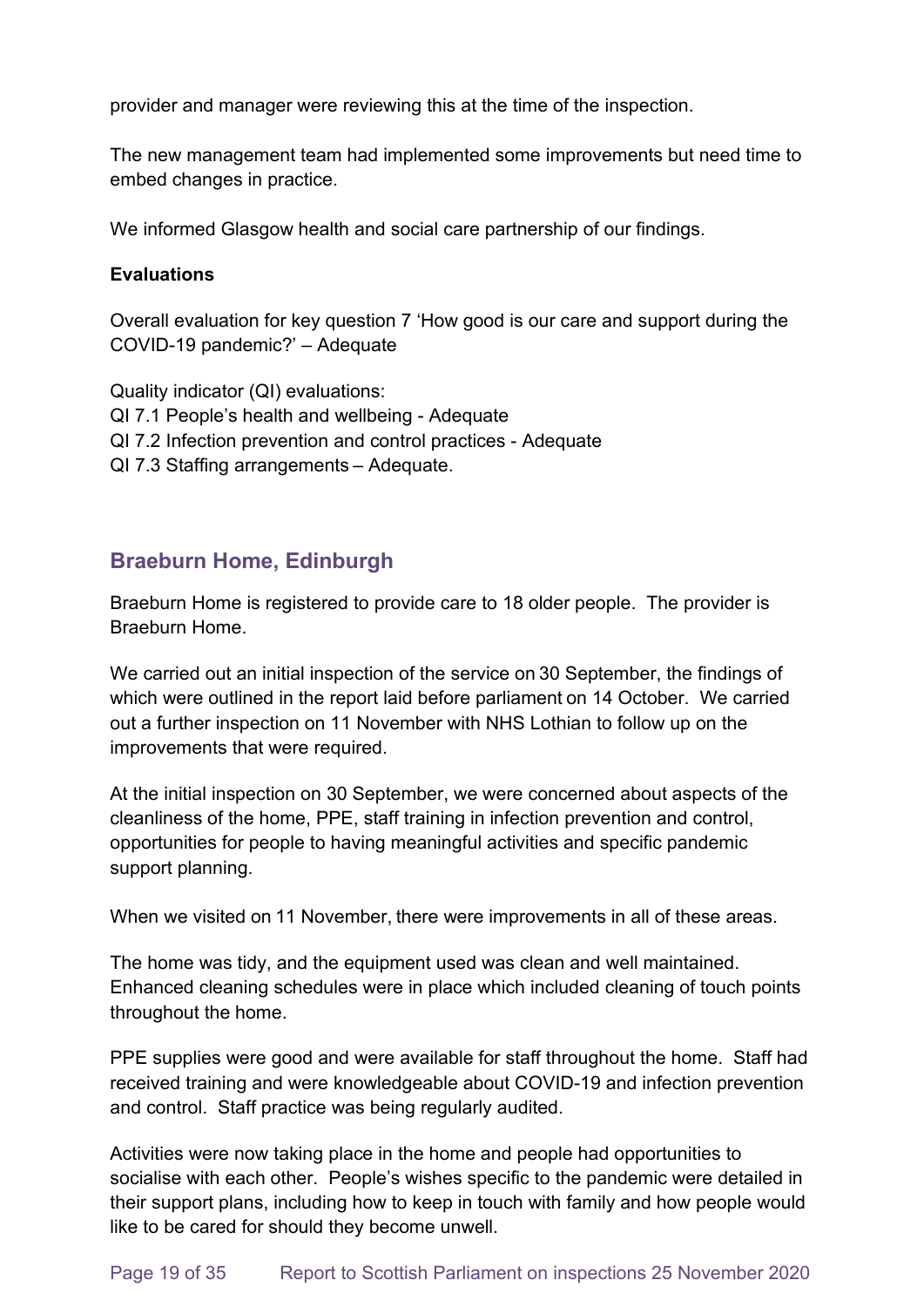We informed Edinburgh health and social care partnership of our findings.

We reviewed the evaluations for this care home based on our findings at this inspection. The updated evaluations are set out below.

#### **Evaluations**

Overall evaluation for key question 7 'How good is our care and support during the COVID-19 pandemic?' – Adequate

Quality indicator (QI) evaluations: QI 7.1 People's health and wellbeing - Good QI 7.2 Infection prevention and control practices - Adequate QI 7.3 Staffing arrangements - Adequate

### **Weston View Care Home, Keith**

Weston View care home is registered to provide care to 40 older people. The provider is Craigard Care Ltd.

We carried out an unannounced inspection of the care home on 11 and 12 November.

People experienced warm and compassionate care. People were supported to maintain contact with family and relatives, although access to the internet was limited for some people who were in isolation. This needed to improve.

Families did not always feel informed about their relative's care. We agreed with families that visiting arrangements should be improved to allow them more privacy. Essential visits were in place.

Care staff were familiar with people's choices and preferences. Personal plans contained information about people's preferences but required more regular updating.

Communal areas were adapted to support people to maintain physical distance. People were spending more time in their bedrooms. Staffing levels need to be reviewed to ensure people can be supported to take part in meaningful activities and to remain active.

The environment was clean and uncluttered with enhanced cleaning schedules in place. Stocks of PPE were good and used appropriately. Senior staff monitored infection prevention and control measures.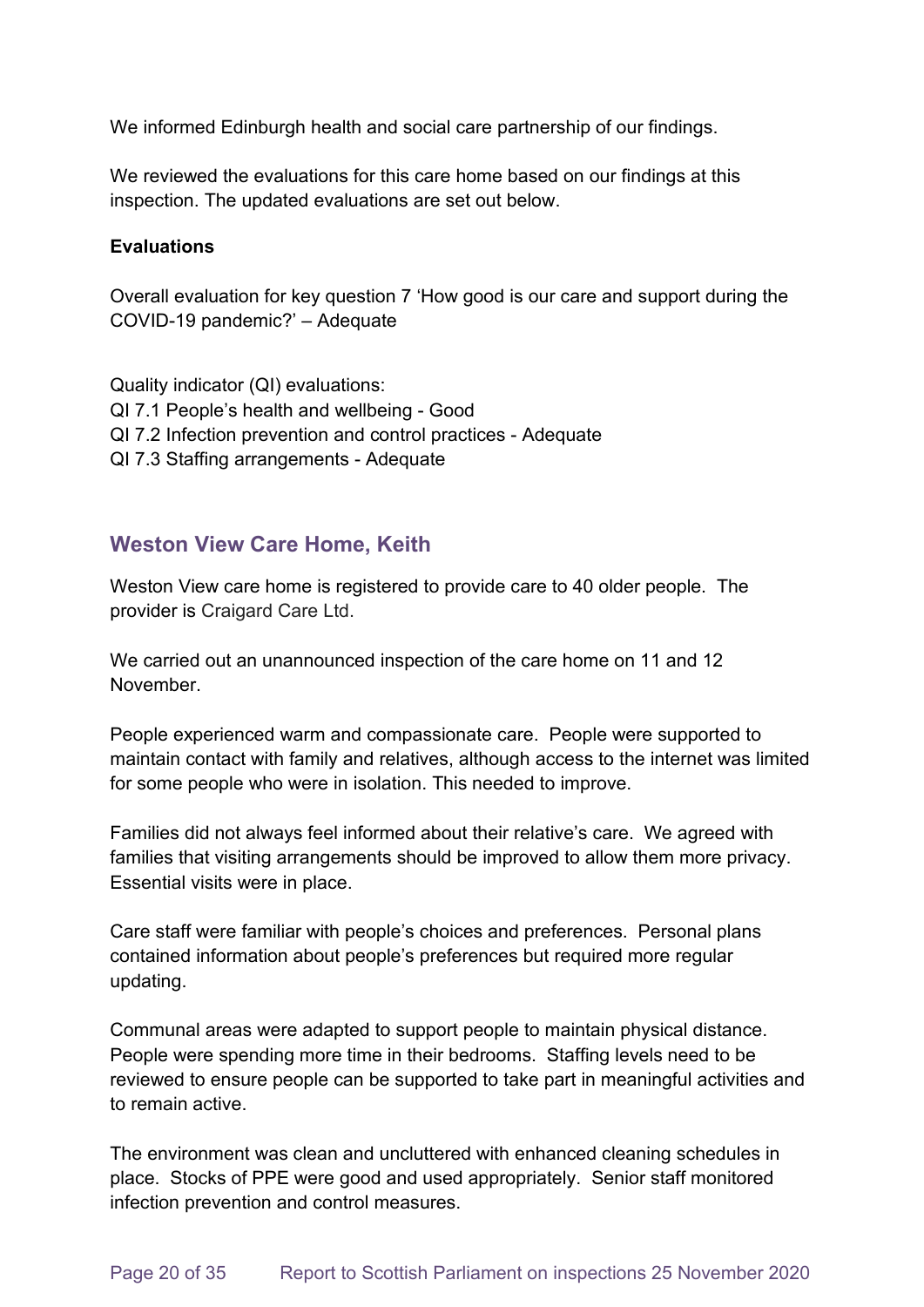Staff received regular online training and were knowledgeable about how COVID-19 should be managed. Staff followed safe hand hygiene guidance. Staff testing for COVID-19 was undertaken in line with guidance.

We informed NHS Moray health and social care partnership of our findings.

### **Evaluations**

How good is our care and support during the COVID-19 pandemic? – Adequate

QI 7.1 People's health and wellbeing – Adequate

- QI 7.2 Infection control practices Good
- QI 7.3 Staffing arrangements Adequate

## **Pitcairn Lodge Nursing Home, Westhill**

Pitcairn Lodge Nursing Home is registered to provide care for up to 55 older people. The provider is Sanctuary care Ltd.

We carried out an unannounced inspection of the care home on 11 November.

People were supported to maintain contact with family and friends using technology. Risk assessed and managed indoor and outdoor visits were taking place.

There were high levels of meaningful engagement for people in the service, with a variety of activities to enhance mental and physical wellbeing. The cleanliness of the environment was of a very high standard. The provider had ensured a clutter free environment, while maintaining a homely experience. PPE was readily available at the point of care, and there was a sufficient level of supplies. Staff were knowledgeable of the correct use of PPE and we observed staff using this appropriately.

There were good systems in place for cleaning and infection control, and we observed safe working practices by all staff. The provider had effective audit tools in place to quality assure the operation of the service in respect of COVID-19.

Staffing arrangements were sufficient to meet the needs of the people who received the service. There were enough staff to ensure people were safe and could be easily observed. Staff adhered to social distancing measures wherever possible and supported residents to also keep themselves safe.

Staff were knowledgeable about the signs and symptoms of COVID-19 and knew what measures to take if these were identified.

All staff had completed initial COVID-19 training, and regularly updated their knowledge and practical skills.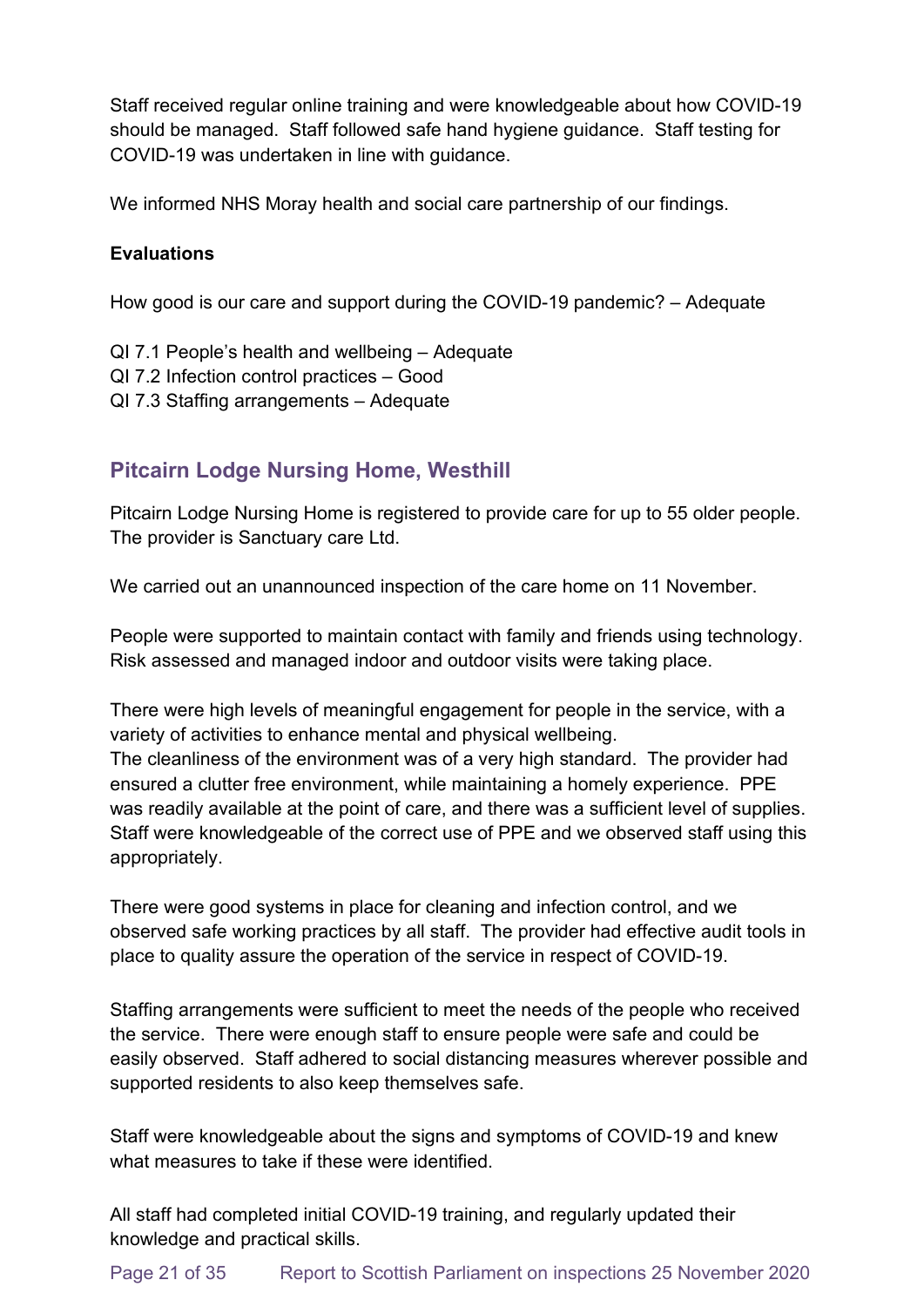We informed Aberdeenshire health and social care partnership of our findings.

#### **Evaluations**

Overall evaluation for key question 7 'How good is our care and support during the COVID-19 pandemic?'– Very good

Quality indicator (QI) evaluations: QI 7.1 People's health and wellbeing – Very good QI 7.2 Infection prevention and control practices – Very good  QI 7.3 Staffing arrangements – Very good

### **Craigie House, Cowdenbeath**

Craigie House is a care home registered to provide care for up to 30 people. The provider is Kingdom Homes Ltd.

We carried out an unannounced inspection of the care home on 10 November with Healthcare Improvement Scotland.

We identified significant concerns relating to the cleanliness of the environment, management of clinical waste and laundry management. We gave immediate feedback and issued a serious concern letter to the provider on 10 November.

We visited the home on the 12 November with Healthcare Improvement Scotland, to follow up on the serious concerns. The service had taken steps to address some of the issues. However, there were still concerns about the overall cleanliness, management of clinical waste and laundry management.

We carried out a further visit to the home on 16 November 2020 with Healthcare Improvement Scotland. The service had addressed the concerns raised regarding laundry management.

While the cleanliness of the service had improved, some areas of the home were not clean enough to prevent the spread of infection. Clinical waste management was not satisfactory. Due to the lack of progress in addressing some areas for improvement, we issued an improvement notice to the provider on 19 November.

We informed Fife health and social care partnership of our concerns and they have agreed to provide support to the home.

We will undertake a further visit to follow up on the requirements for this service.

### **Evaluations**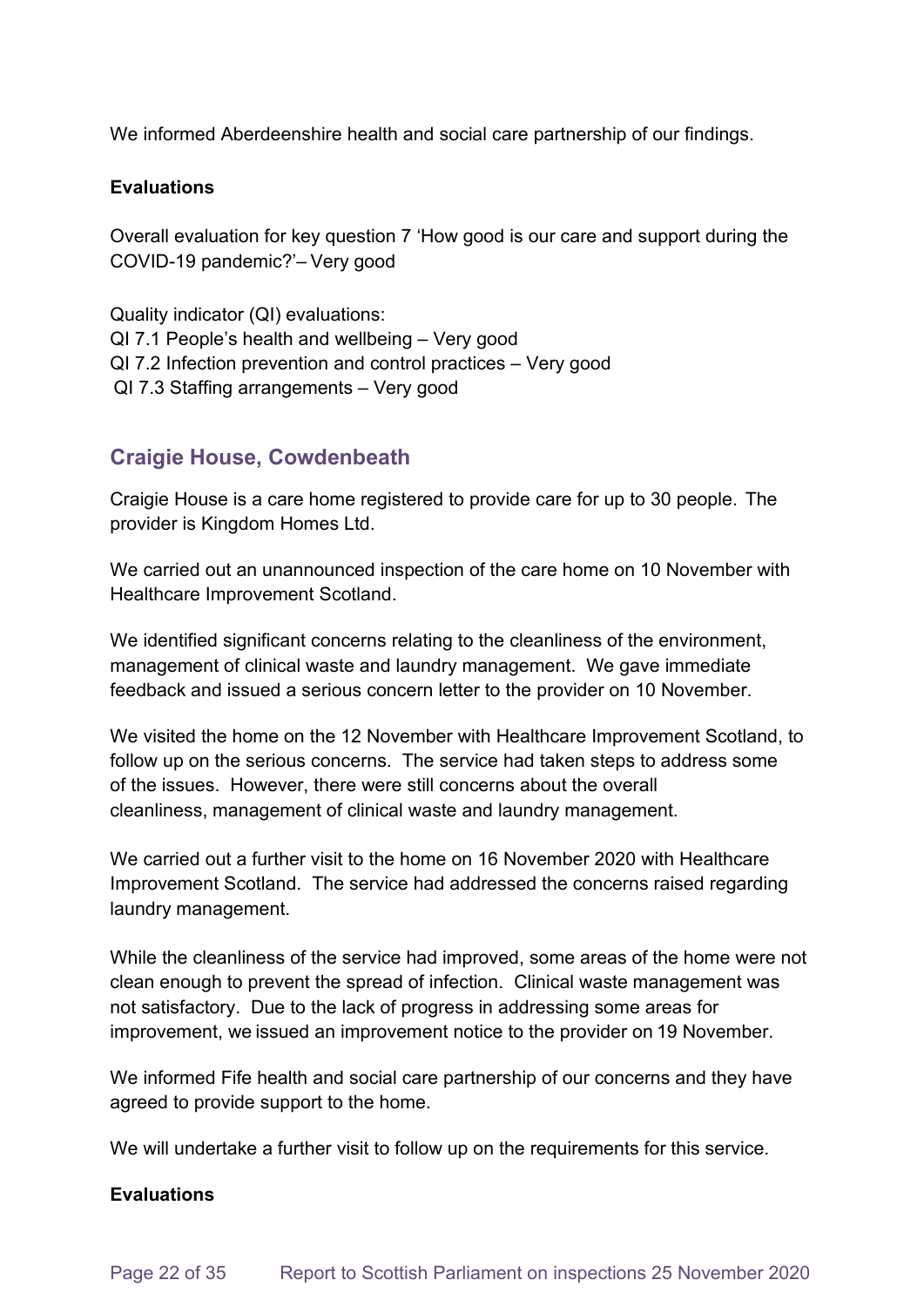Overall evaluation for key question 7 'How good is our care and support during the COVID-19 pandemic?' – Unsatisfactory

Quality indicator (QI) evaluations: QI 7.1 People's health and wellbeing - Weak QI 7.2 Infection prevention and control practices – Unsatisfactory QI 7.3 Staffing arrangements - Unsatisfactory

## **Castlegreen, Edinburgh**

Castlegreen care home is registered to provide care to 60 older people. The provider is Tamaris (Scotland) Limited, a member of the Four Seasons Health Care Group.

We carried out an unannounced inspection of the care home on 12 November with NHS Lothian.

We found people living in the home were supported by staff who were generally familiar with their choices and preferences. Staff were kind, caring and attentive towards people receiving care. There were measures in place to sensitively support people to maintain physical distancing.

Indoor visiting had been taking place but was suspended on the advice of public health. In the absence of visiting, people receiving care were supported by staff to maintain contact with family and friends using technology. Feedback from people and relatives was positive about the support they received from staff.

Personal plans had sufficient information to enable staff to meet people's health and care needs.

The home was very clean. Enhanced cleaning schedules were in place, this included frequent cleaning of touch points throughout the home. Supplies of PPE were good and were available throughout the home. The communal areas around the home had been adapted for the purposes of physical distancing.

Staff had received training and were knowledgeable about COVID-19 and infection prevention and control.

Staff levels were appropriate to meet people's needs and staff told us there was good team working. The service has supplemented the staff team with agency staff. Staff reported that they felt supported by management. Staff were part of the weekly COVID-19 testing programme.

We informed Edinburgh health and social care partnership of our findings.

### **Evaluations**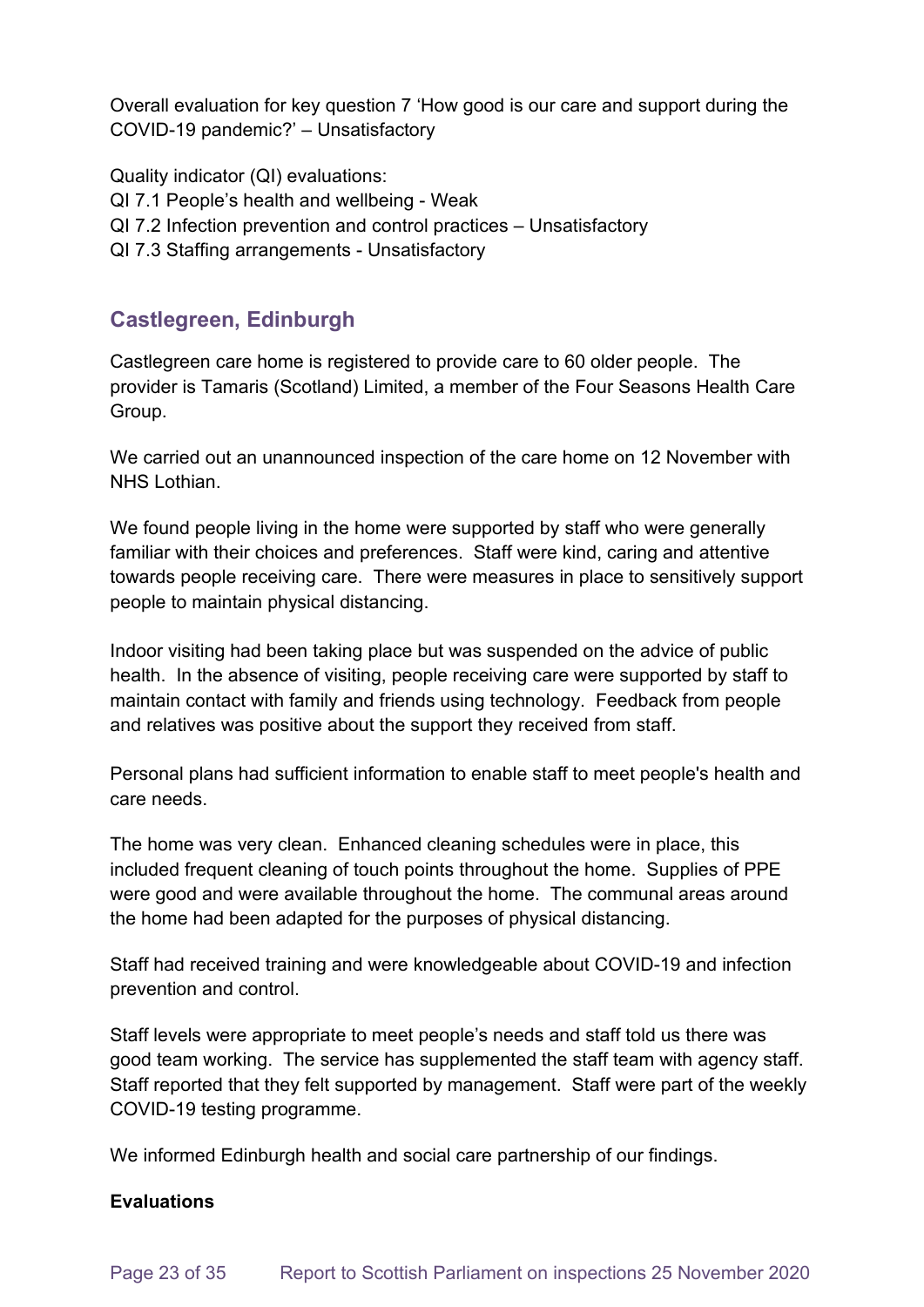Overall evaluation for key question 7 'How good is our care and support during the COVID-19 pandemic?' – Adequate

Quality indicator (QI) evaluations: QI 7.1 People's health and wellbeing - Good QI 7.2 Infection prevention and control practices - Good QI 7.3 Staffing arrangements - Adequate

## **Braid Hills Nursing Centre, Edinburgh**

Braid Hills care home is registered to provide care to 95 older people and 24 adults with a physical disability. The provider is BUPA Care Homes (ANS) Limited.

We carried out an initial inspection of the service between 29 September and 1 October, with NHS Lothian, the findings of which were outlined in the report laid before parliament on 14 October.

We completed a further visit to the home on 12 November with NHS Lothian to follow up improvements required in relation to cleanliness, infection prevention and control, staff knowledge and support for residents.

When we visited on 12 November, we found that some improvements had been made.

The environment was cleaner, cleaning schedules were in place and were being followed. However, there was no record of enhanced touch point cleaning taking place. Improvements were still required in relation to the cleanliness of some fixtures and equipment.

Handwashing facilities and the storage of PPE had improved. Staff need guidance to ensure they always follow good infection prevention and control measures including disposal of used PPE.

There were still improvements required to staff learning, practice and understanding of supporting residents experiencing stress or distress.

We informed Edinburgh health and social care partnership of our findings.

We will undertake a further visit to monitor progress.

### **Evaluations**

This was a follow-up inspection. We did not change the service evaluations.

## **Deeside Care Home, Aberdeen**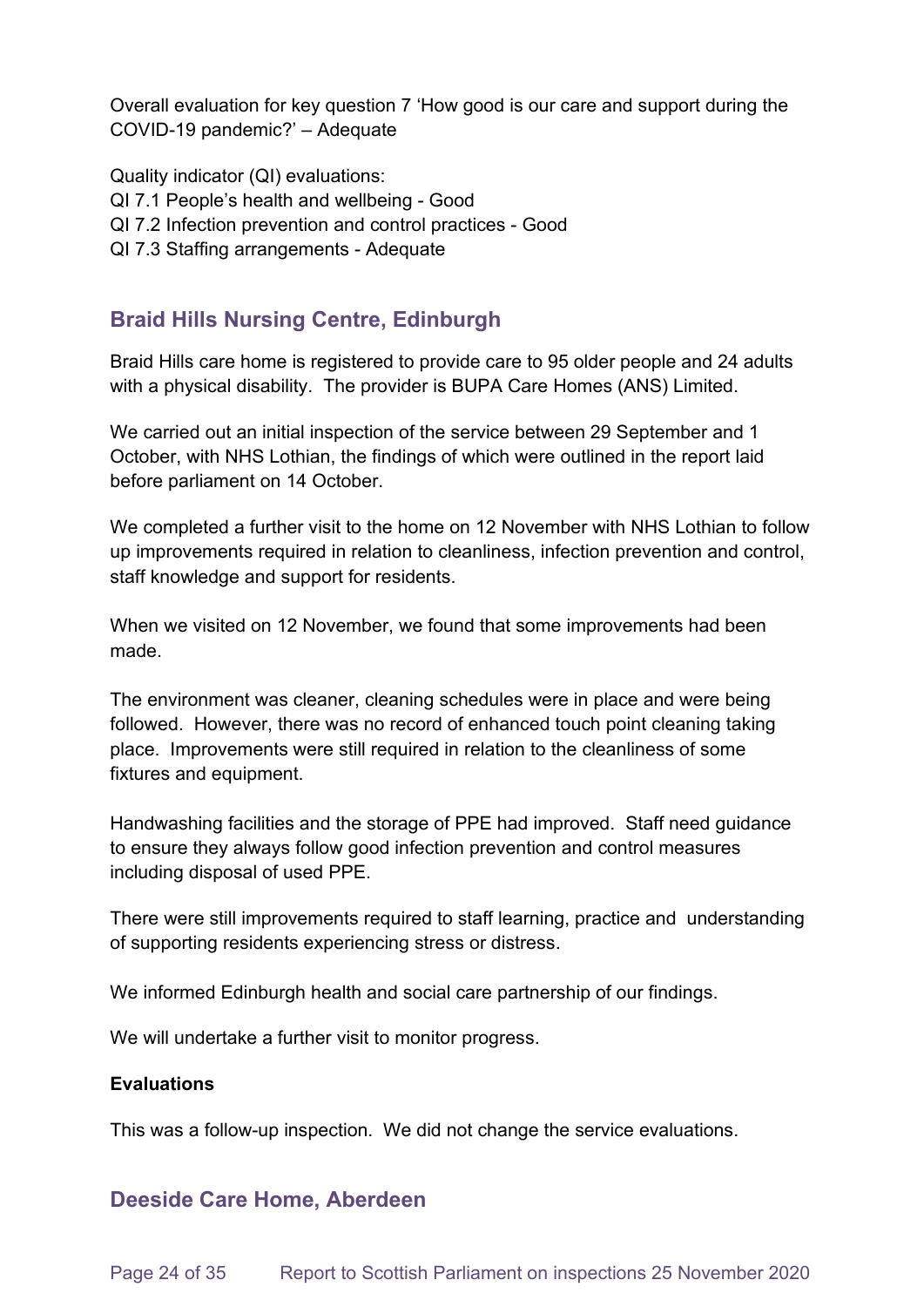Deeside care home is registered to provide care to 68 people. The provider is Deeside Care LLP

We carried out an inspection of the home on 12 November.

We found people were supported to stay well and healthy during the pandemic. Staff interacted with people in a respectful and supportive manner.

People were enabled to keep in touch with their families with technology and outdoor visits. The care home was adapting a space for indoor visits and this will be completed shortly. People told us they were happy and felt well cared for.

The home was clean, tidy, well maintained and homely. The home was decluttered from non-essential items to aid cleaning and prevent cross contamination or infection. However, we found this could be further improved and the home agreed. Enhanced cleaning schedules were in place and this included two-hourly cleaning of commonly touched areas.

PPE supplies were sufficient and easily accessible to staff. Staff had received training and were knowledgeable about COVID-19 and infection prevention and control.

All bedrooms were en-suite with an accessible shower and people tend to use their private shower rooms which were clean and well maintained. Some communal bathrooms and toilets need improving in terms of cleanliness, access to and disposal of PPE and maintenance.

We informed Aberdeen city health and social care partnership of our findings.

We will undertake a further visit to monitor progress.

#### **Evaluations**

Overall evaluation for key question 7 'How good is our care and support during the COVID-19 pandemic?' – Adequate

Quality indicator (QI) evaluations: QI 7.1 People's health and wellbeing – Good QI 7.2 Infection prevention and control practices – Adequate QI 7.3 Staffing arrangements – Good

## **Rannoch Lodge Care Home, Cumbernauld**

Rannoch Lodge care home is registered to provide care for up to 42 older people.  The service is operated by Greene Care Homes Limited.

We carried out an initial inspection of the service on 28 August with Healthcare Improvement Scotland, the findings of which were outlined in the report laid before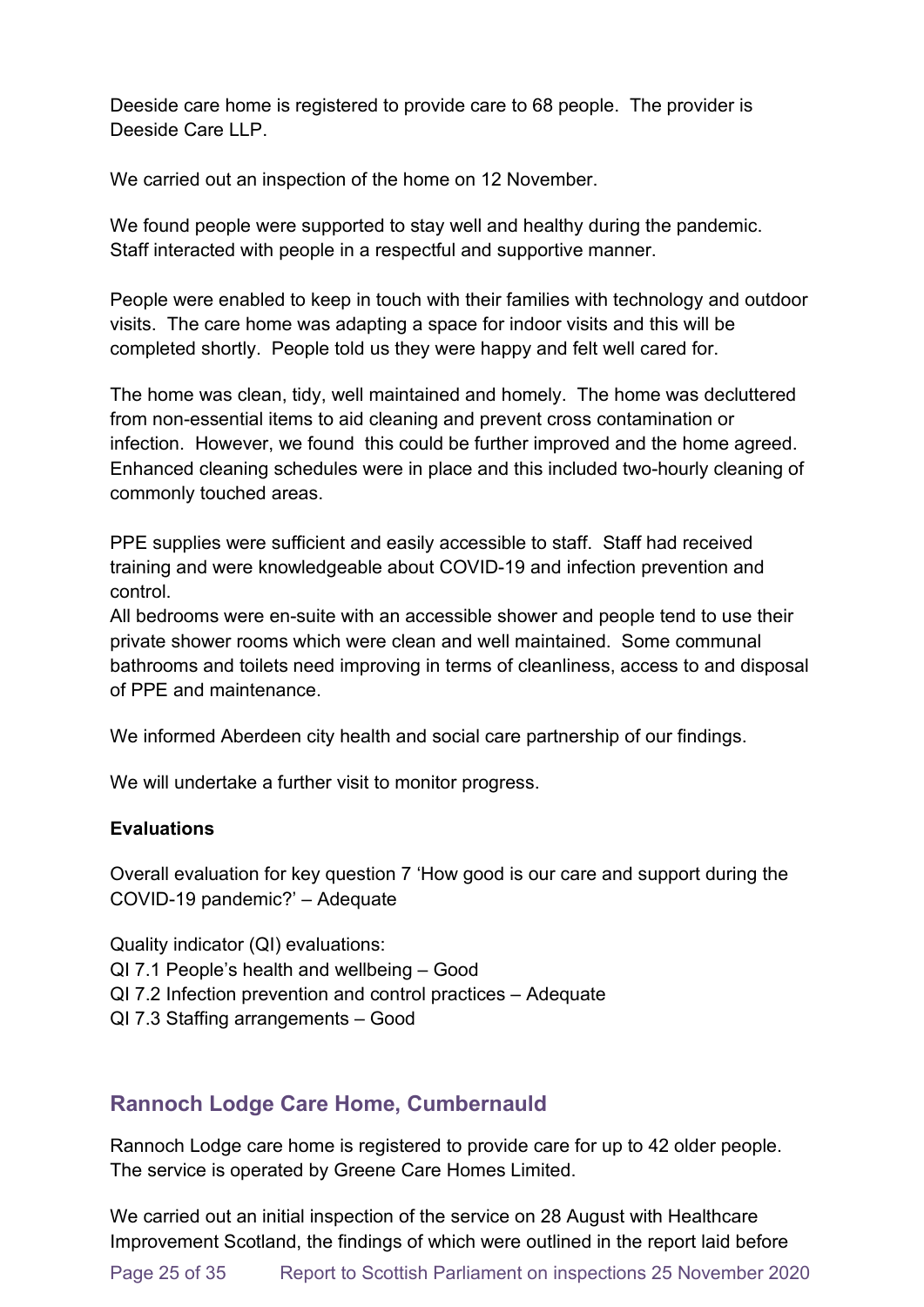Parliament on 16 September. We completed a further visit to the home between 13 and 18 November to follow up on the improvements required. These were in relation to continence care, activities, induction and training of new staff, leadership, care planning and quality assurance practices.

When we visited from 13 November, we found that improvements across almost all areas had been made. However, improvements were not in place to address the induction and training of newly recruited staff.

Environmental improvements were required to ensure that shared living spaces and corridors meet the needs of people who live at the service. We suggested using the Kings Fund Audit tool to support environmental improvements which would be helpful to people living with dementia.

We informed North Lanarkshire council's health and social care partnership of our findings.

We will undertake a further visit to monitor progress.

We reviewed the evaluations for this care home based on our findings at this inspection. The updated evaluations are set out below.

### **Evaluations**

Overall evaluation for key question 7 'How good is our care and support during the COVID-19 pandemic?' – Adequate

Quality indicator (QI) evaluations:

- QI 7.1 People's health and wellbeing Adequate
- QI 7.2 Infection prevention and control practices Adequate
- QI 7.3 Staffing arrangements Adequate

Overall evaluation for key question 2 'How good is our leadership?' – Good

Quality indicator (QI) evaluations: 

QI 2.2 Quality assurance and improvement is led well – Good QI 2.4 Staff are led well – Good

Overall evaluation for key question 4 'How good is our setting?' – Weak

Quality indicator (QI) evaluations: 

QI 4.1 People experience high quality facilities – Weak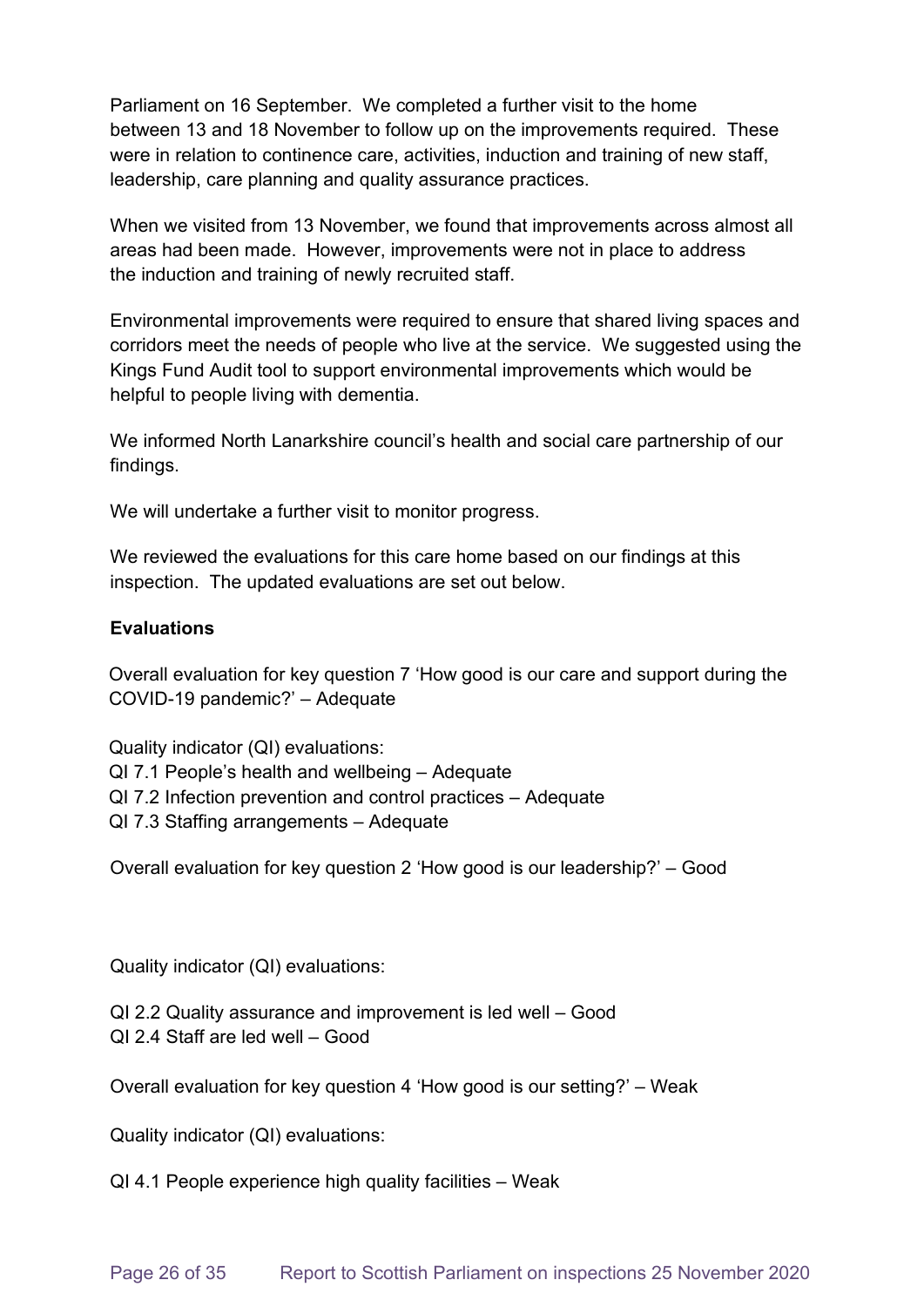## **Whitefield Lodge Care Home, Lennoxtown**

Whitefield Lodge care home is registered to provide care to 57 older people and three people with physical disabilities. The service is provided by Four Seasons Homes No4 Limited, a member of the Four Seasons Health Care Group.

We visited the service with Healthcare Improvement Scotland on the 13 November to follow up on two Improvement Notices issued following the initial inspection of 28 September laid before parliament in the report dated 14 October. We found all requirements were met.

There were sufficient staff in place, and they were being deployed effectively to meet people's needs. The management of nutrition and hydration had improved.

The home and equipment were very clean. Some areas had been re-decorated. In the unit for people living with dementia, an addition of carpet created a more homely feel and reduced noise levels. The laundry had been improved and was now managed in a safe way to prevent the risk of contamination.

Staff were more confident and knowledgeable in their roles in terms of infection prevention and control. We found improved leadership and accountability. New systems and processes had been implemented to improve communication and monitor the standard of care provided.

We informed East Dunbartonshire health and social care partnership of our findings.

We reviewed the evaluations for this care home based on the improvement at this inspection. The updated evaluations are set out below.

#### **Evaluations**

Overall evaluation for key question 7 'How good is our care and support during the COVID-19 pandemic?' – Adequate

Quality indicator (QI) evaluations: QI 7.1 People's health and wellbeing – Adequate QI 7.2 Infection prevention and control practices – Adequate QI 7.3 Staffing arrangements – Adequate

## **Broomfield Court, Glasgow**

Broomfield Court care home is registered to provide care to a maximum of 60 older people. The provider is Larchwood Care Homes (North) Limited.

We carried out an initial inspection of the service on 8 September with Healthcare Improvement Scotland. We issued a letter of serious concern to the provider on 8 September. This detailed the immediate action the home must take to ensure residents are protected from the risk of infection transmission.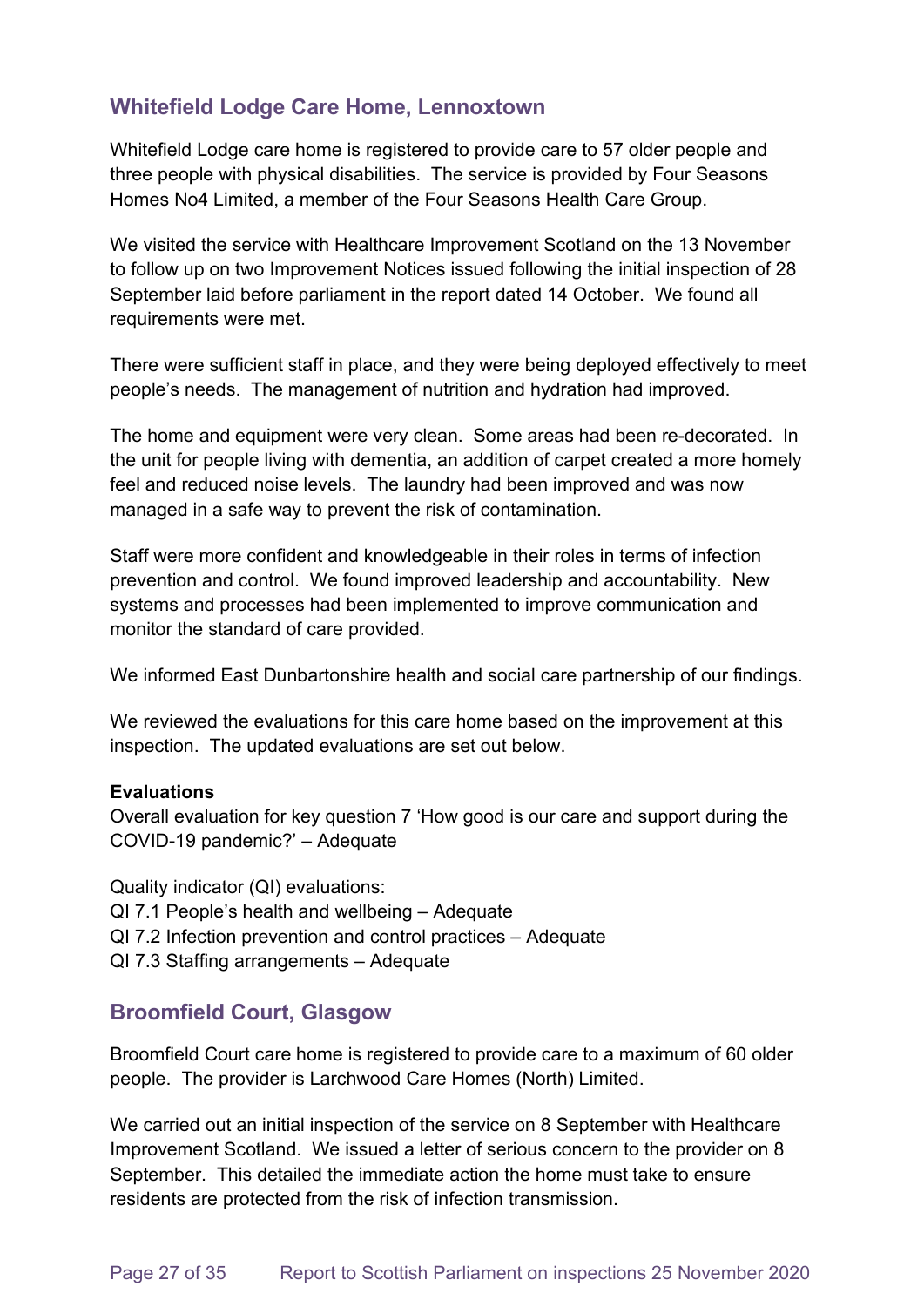When we visited again on 11 September, we found some progress had been made. The findings were outlined in the report laid before parliament on 30 September.

We carried out a further inspection on 13 October with Healthcare Improvement Scotland to follow up on the improvements that were required. Some progress had been made however, further work was needed to demonstrate acceptable standards of infection prevention and control were fully achieved. The findings of this follow up visit were outlined in the report laid before parliament on 28 October.

We completed a further visit to the home on 16 November to follow up on the improvements that were required.

During this visit we found that the home was clean and well maintained. Enhanced cleaning schedules and maintenance plans were in place and some areas of the home were being redecorated.

Increased cleaning of touch points throughout the home were in place to keep people safe. The cleaning of equipment, such as mattresses had improved to support good infection prevention and control practice.

We informed Glasgow City health and social care partnership of our findings.

#### **Evaluations**

This was a follow up inspection. We did not change the service evaluations.

## **Dun Eisdean (Care Home), Stornoway**

Dun Eisdean care home is registered to provide care to 38 older people. The provider is Comhairle nan Eilean Siar (Western Isles Council).

We carried out an unannounced inspection of the care home on 16 November.

People living in the care home were happy with their care. Care staff supported people with kindness and compassion. Families were fully informed and involved in their relatives' care.

People enjoyed indoor visiting which took place in line with current guidance. Staff helped people to make use of technology to maintain contact with more distant relatives.

Social distancing was maintained. People were supported to move around the home and safely spend time in their bedrooms and communal areas. People were supported to remain active, however there were limited individual and group activities.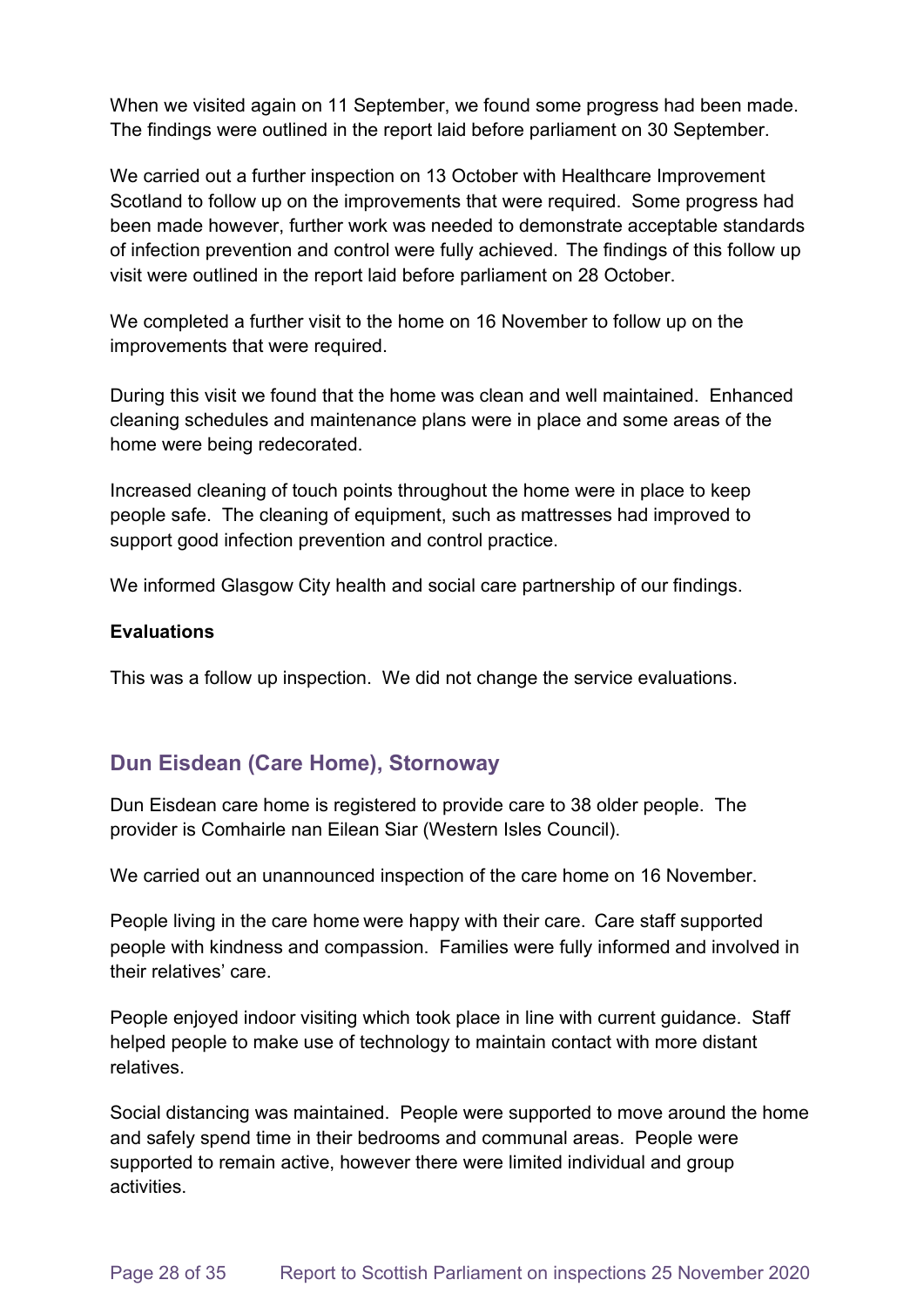Personal plans contained good information about people's needs, choices and wishes.

The environment was clean and enhanced cleaning schedules were in place. Repairs were required to damage in walls and paintwork to ensure effective cleaning.

PPE stocks were good and used appropriately. There was good access to hand washing facilities. A further hand washing station at the entrance to the dining room would be beneficial.

Staff received effective training. They were knowledgeable about how COVID-19 should be managed. Senior staff monitored infection prevention and control measures.

Staffing arrangements were sufficient to meet people's needs. There was a contingency plan to help manage staff absences. Staff testing for COVID-19 was undertaken in line with guidance.

We informed Comhairle nan Eilean Siar of our findings.

#### **Evaluations**

Overall evaluation for key question 7 'How good is our care and support during the COVID-19 pandemic? – Good

- QI 7.1 People's health and wellbeing Good
- QI 7.2 Infection control practices Good
- QI 7.3 Staffing arrangements Good

## **Hatton Lea Nursing Home, Bellshill**

Hatton Lea care home is registered to provide care to 150 older people, 90 of whom may have mental health problems. The provider is HC-One Oval Limited.

We carried out an unannounced inspection of the care home on 16 November with Healthcare Improvement Scotland.

People were supported by staff to maintain contact with family and friends using technology. Visiting was currently suspended but had previously taken place in the garden. Staff were kind, caring and attentive towards residents.

Personal plans had sufficient information to enable staff to meet people's health and care needs.

The home was clean and tidy. Enhanced cleaning schedules were in place. PPE supplies and hand cleansing products were available for staff throughout the home. Staff implemented good infection prevention and control practices.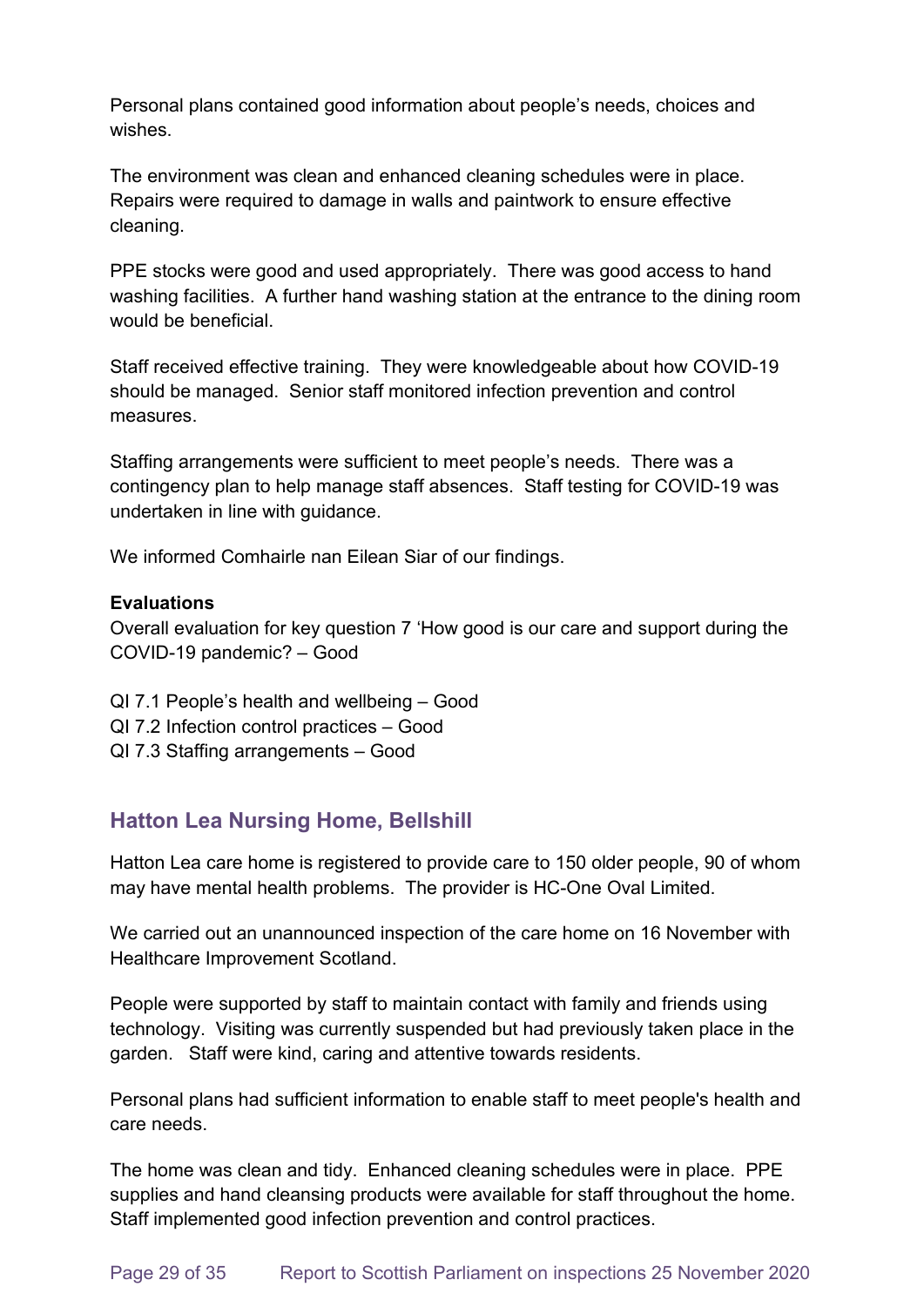Staffing arrangements were sufficient to meet people's needs. There was a contingency plan to help manage staff absences. Staff testing for COVID-19 was undertaken in line with guidance.

We informed North Lanarkshire health and social care partnership of our findings.

#### **Evaluations**

Overall evaluation for key question 7 'How good is our care and support during the COVID-19 pandemic?' – Good

Quality indicator (QI) evaluations: QI 7.1 People's health and wellbeing – Good QI 7.2 Infection prevention and control practices – Good QI 7.3 Staffing arrangements - Good

### **Dalginross House, Crieff**

Dalginross House care home is registered to provide care to 17 older people. The provider is Linda Paterson, trading as Dalginross House.

We carried out an unannounced inspection of the care home on 17 and 18 November.

People were supported to keep in touch with their families with both garden and indoor visits taking place. The service also sent out regular updates to families.

The service had established good links with health colleagues in the community and had regular visits from the district nurse team.

People were encouraged to stay in their own rooms rather than use communal areas of the home. This meant there was very limited opportunity for people to interact or undertake activities. Food was taken to people's rooms.

The home appeared clean and tidy but enhanced cleaning schedules were not used. The paperwork that was in place was not completed by staff, so the service could not evidence that appropriate cleaning was taking place.

Staff were knowledgeable about infection prevention and control practices and had received training in this area.

Staff had not yet received any formal training on COVID-19 and were reliant on written guidance they had been given to read. They had access to an e-learning module to complete at home but there was no managerial oversight to check this was completed.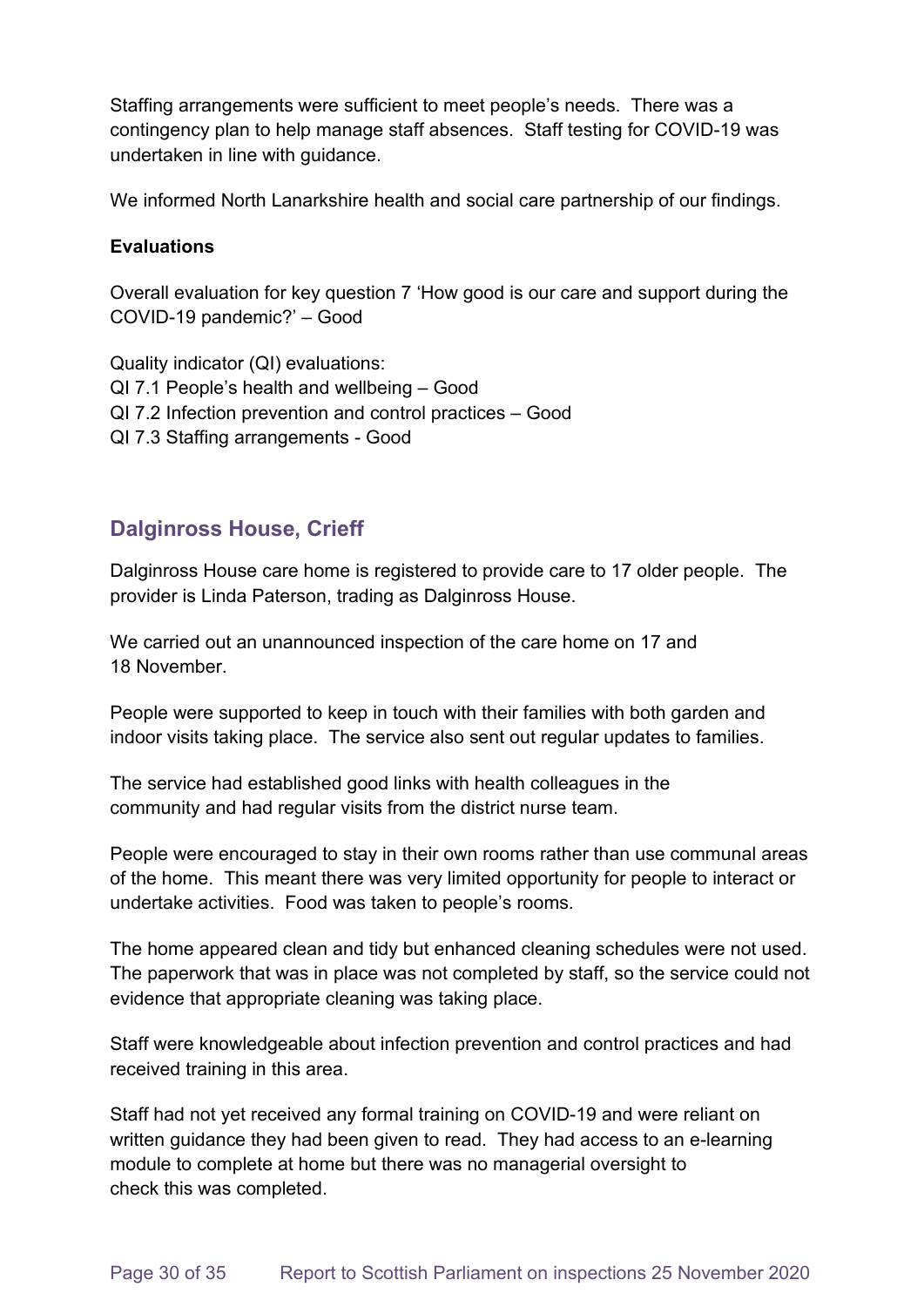The manager had not completed a staffing assessment to ensure adequate staffing was in place to safely meet people's needs during the pandemic.

The service did not have contingency plans in place to be used in the event of a large staffing absence or a resident testing positive for COVID-19.

We informed Perth and Kinross health and social care partnership of findings.

We will undertake a further visit to monitor progress.

#### **Evaluations**

Overall evaluation for key question 7 'How good is our care and support during the COVID-19 pandemic?' – Adequate

Quality indicator (QI) evaluations: QI 7.1 People's health and wellbeing – Adequate QI 7.2 Infection prevention and control practices – Adequate QI 7.3 Staffing arrangements – Adequate

## **Auchtercrag Care Home, Ellon**

Auchtercrag care home is registered to provide care to 71 older people.  The provider is Daviot Care Limited (Meallmore Group).

We carried out an initial inspection of the service on 13 and 14 October 2020, the findings of which were outlined in the report laid before parliament on 28 October 2020.  We completed a further visit to the home on 17 November 2020 to follow up on the improvements that were required.

At the previous inspection we found that people did not always appear well cared for, many were still in bed approaching lunchtime and meaningful interaction was limited. When we visited on 17 November 2020, most people were out of bed and presented well. Staff worked hard to engage with people, but they were limited to how many people they could safely work with at any one time.

At the previous inspection, some areas of the environment were not at a satisfactory standard. Although PPE was readily available, some staff did not use it appropriately. We saw that cleaning systems were not always adhered to and high touch point areas were not being cleaned.

When we visited on 17 November 2020, we found that the cleanliness of the environment had improved. We raised concerns around insufficient cleaning of high touch point areas, cleaning practices and the use of shared items. Staff were wearing PPE correctly and hand hygiene was in line with best practice guidance.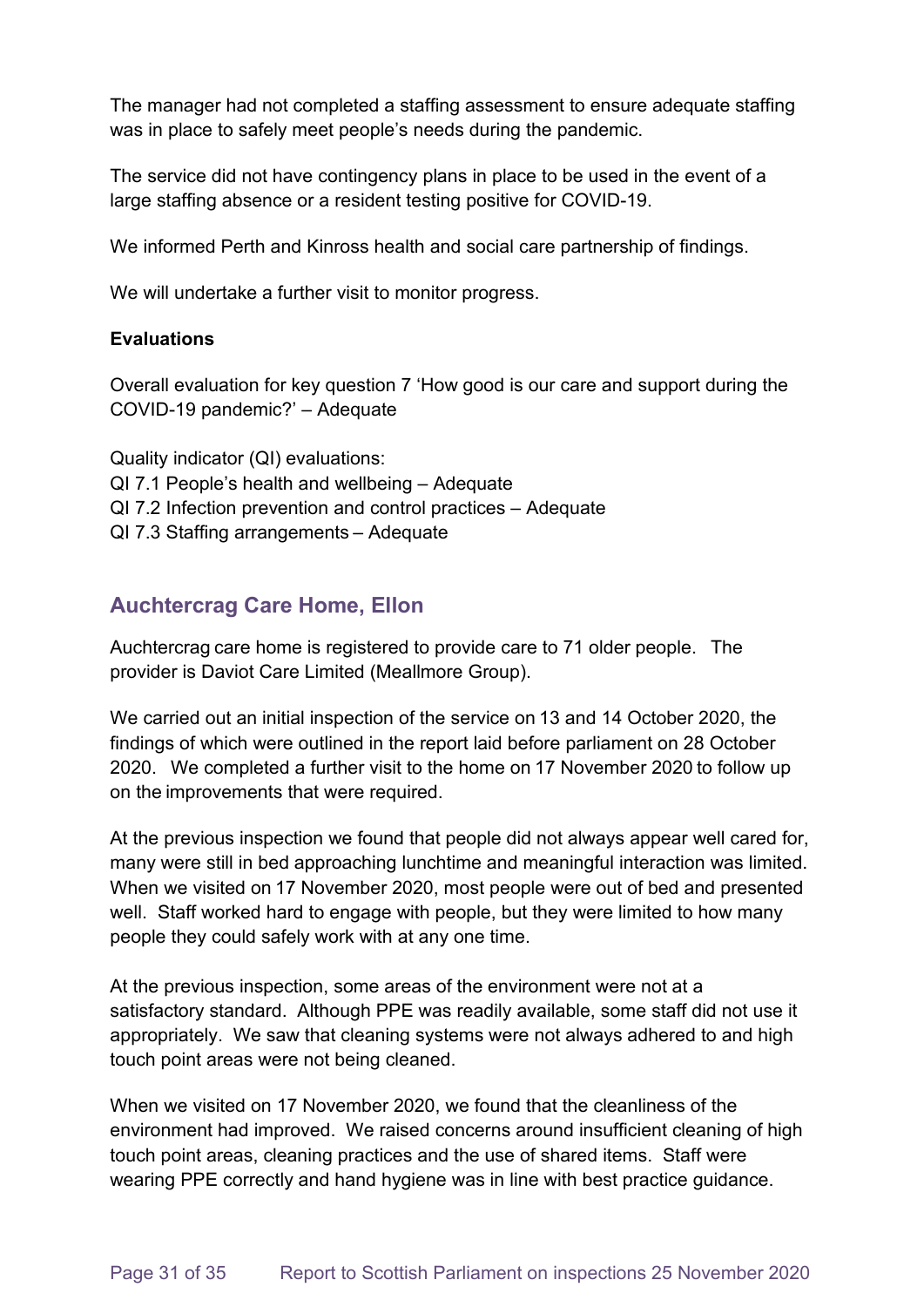At the previous inspection staffing arrangements were not always sufficient to meet the needs of the people being supported. When we visited on 17 November 2020 the staffing arrangements were unchanged, it did not appear that consideration had been given to the level of dependency of people requiring support.

Most staff had completed initial COVID-19 training, and updated information was available to them. However further education of standard infection control precautions would be beneficial.

We informed Aberdeenshire health and social care partnership of our findings 

We will undertake a further visit to monitor progress.

#### **Evaluations**

This was a follow up inspection. We did not change the service evaluations.

### **Wyndwell Care Home, Peterhead**

Wyndwell care home, is registered to provide care for up to 31 older people. The provider is Renaissance Care (No 2) Limited.

We carried out an unannounced inspection on 17 November.

People's health and wellbeing needs were being met. We observed kind and compassionate interactions between staff and the people who lived in the home.

The care home was quick to respond to people's changing health and wellbeing needs, through continuous assessment and outcome focused care planning. The home considered the impact of the COVID-19 pandemic on each person and planned how best to support them.

People were using a variety of methods to stay in touch with their loved ones. This included the use of technology, as well as outdoor visits. Indoor visits were due to start soon, with protective measures in place.

The environment was clean. PPE stations were set up around the service, as well as the correct waste facilities. The home had been decluttered, making cleaning easier and more effective, while maintaining a homely experience.

Staff were knowledgeable about infection prevention and control measures. We observed staff following best practice guidelines to help to keep people safe and well.

There were high levels of meaningful engagement for people in the service, with a variety of activities to enhance mental and physical wellbeing.

We informed Aberdeenshire health and social care partnership of our findings.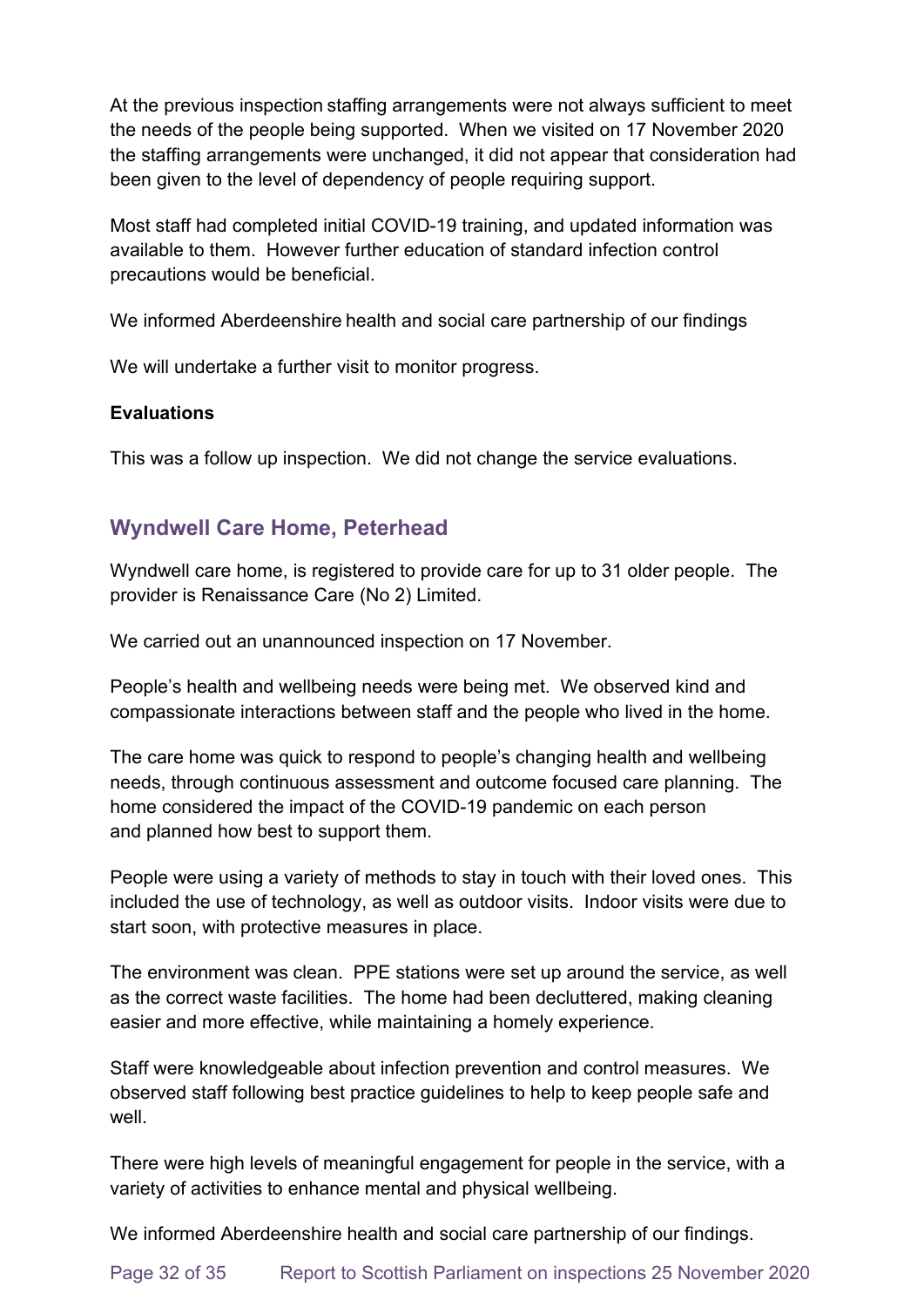### **Evaluations**

Overall evaluation for key question 7 'How good is our care and support during the COVID-19 pandemic?' – Very good

Quality indicator (QI) evaluations: QI 7.1 People's health and wellbeing – Very good QI 7.2 Infection prevention and control practices – Very good QI 7.3 Staffing arrangements – Very good

## **Elder Lea Manor, Dundee**

Elder Lea Manor care home is registered to provide care to a maximum of 26 older people and 2 named people under 65. The provider is Enhance Healthcare Limited.

We carried out an unannounced inspection of the care home on 17 November. We observed good interactions between staff and people who live in the home. People were supported by staff who were familiar with their needs. Staffing levels were sufficient to enable people to remain active, stimulated and have access to the outdoors. Feedback from families was limited, but those we spoke to were positive about their relative's care and felt they were kept informed.

People were supported by the staff to maintain contact with family and relatives using technology. Outdoor visits were taking place..

Social distancing was in place whenever possible, and this was encouraged through the careful placement of seating and communal furniture.

There was an established, comprehensive care planning process in place which took account of people's clinical needs and preferences. These were reviewed regularly and included specific reference to people's changing needs due to the pandemic.

The home was clean and tidy, but some areas required further attention. These areas were thoroughly cleaned immediately. We suggested a robust audit be put in place to ensure the home remains clean to a high standard throughout.

Some staff did not fully understand current guidance on infection prevention and control practices. Although there was comprehensive e-learning in place, we suggested that there should be a schedule of refresher training.

We informed Dundee health and social care partnership of our findings.

### **Evaluations**

Overall evaluation for key question 7 'How good is our care and support during the COVID-19 pandemic?' – Adequate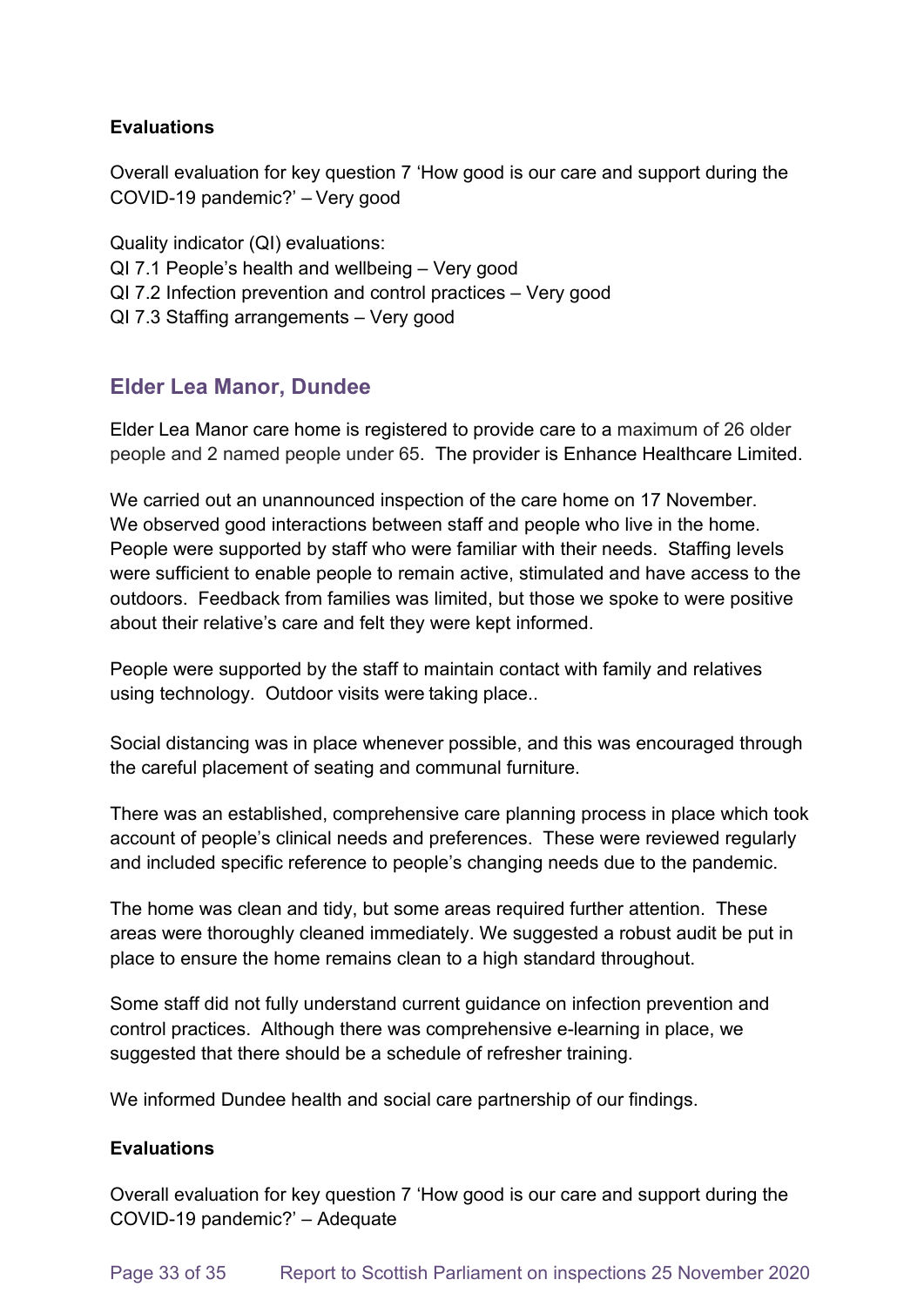Quality indicator (QI) evaluations: QI 7.1 People's health and wellbeing - Good QI 7.2 Infection prevention and control practices - Adequate QI 7.3 Staffing arrangements - Good

## **Palm Court, Isle of Bute**

Palm Court care home in Rothesay is registered to provide care to 8 older people. The provider is Mr and Mrs J Young a Partnership.

We completed an initial inspection of the service on 14 July, the findings of which were outlined in the report laid before parliament on 22 July. We completed a followup inspection to the home on 31 August, the findings of which were outlined in the report laid before parliament on 16 September.

At the inspection of 31 August, we found there was significant progress made to address the concerns raised about the service's waste management, staff training and quality assurance systems. There was improved understanding and staff practice which reduced the risks to people living in the home. However, laundry facilities still needed to improve.

We carried out a further inspection on 17 November to follow up on improvements required around laundry facilities. The service had introduced a few positive improvements. These included a clear separation of clean and used laundry, new flooring and surfaces that could be easily cleaned, appropriate PPE and hand hygiene stations. These changes resulted in better practice and reduced risk for staff and people living in the service.

We offered the service good practice guidance to promote further improvements.

We informed Argyll and Bute health and social care partnership of our findings.

We reviewed the evaluations for this care home based on the improvement at this inspection. The updated evaluations are set out below.

### **Evaluations**

Overall evaluation for key question 7 'How good is our care and support during the COVID-19 pandemic?' – Adequate

Quality indicator (QI) evaluations:

- QI 7.1 People's health and wellbeing Adequate
- QI 7.2 Infection prevention and control practices Adequate
- QI 7.3 Staffing arrangements Adequate